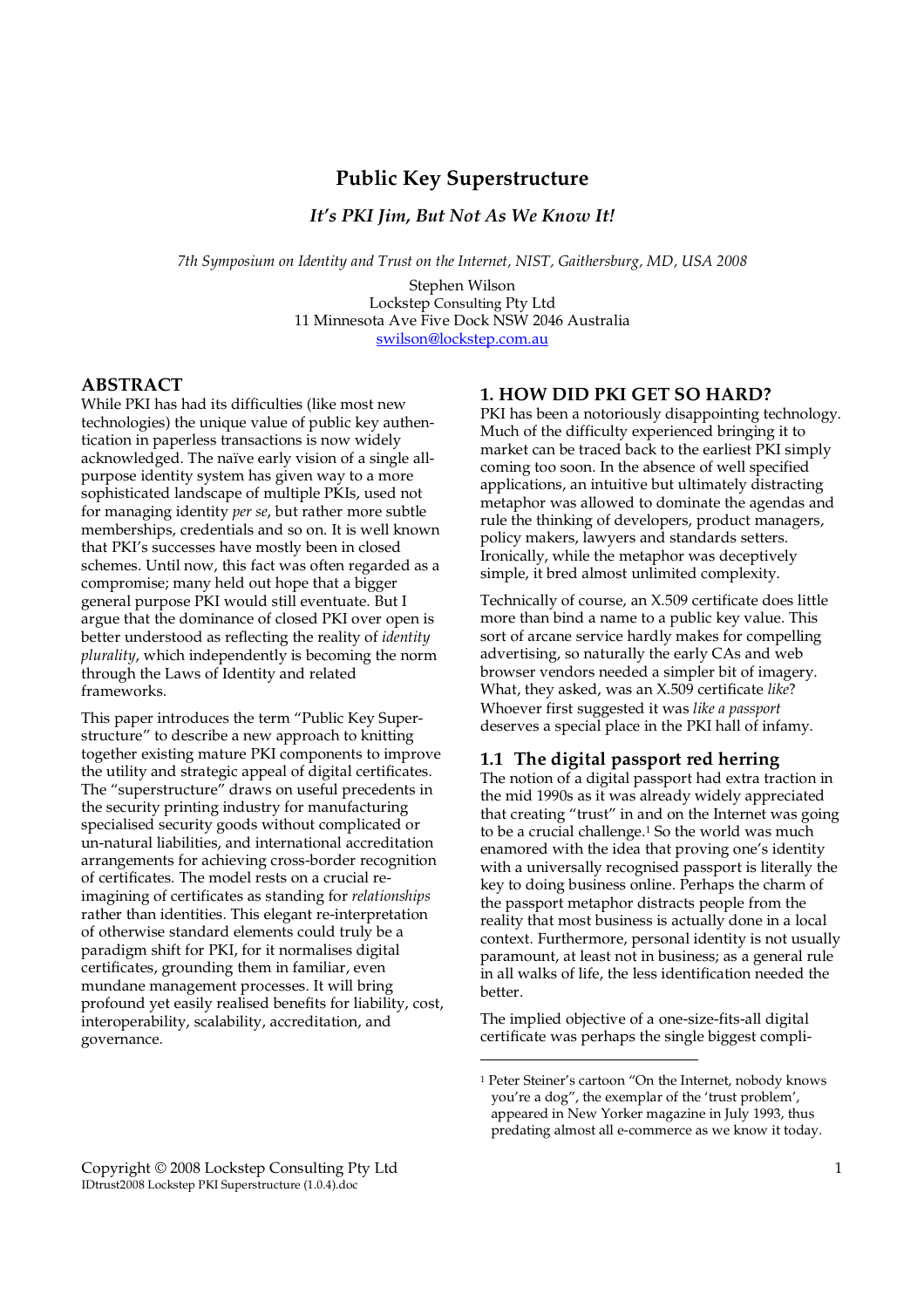cating factor in all of PKI. By trying to make one certificate type meet the needs of all possible transactions, the legal arrangements became almost entirely unmanageable. A good question is why the futility of the universal PKI project wasn't spotted sooner.

The first Certification Authorities set up shop years before any meaningful e-commerce was on offer. Imagine trying to draft a subscriber agreement when you have no idea what a certificate is going to be used for. Any reasonable Threat & Risk Assessment has to explicitly relate to the application and its context. In the absence of any actual details, the only possible risk mitigation ploy is to enforce strenuous proof-of-identity checks on certificate subscribers so that in the event that something goes wrong, there is the prospect of sheeting home some blame.

If any trustworthiness at all could be vested in this type of certificate, then it is premised entirely on the rigor of the CA's certification practices. And so in turn the quite artificial situation arose where CAs, all of them brand new "trust" businesses, competed on the quality of their arcane Certification Practice Statements, as if customers could really be expected to read and care about these tomes.

So the digital passport idea, divorced as it was from any actual application, led immediately to legal complexities. The metaphor all on its own is likely to also be responsible for several operational quagmires, as follows.

#### *1.1.1 Cost to the end user*

j

Retail digital certificates are famously expensive and inconvenient to obtain. In many jurisdictions, the *de facto* proof-of-identity test was precisely (and arbitrarily2) the same as that of a passport. Such a level of identity vetting is highly unusual in everyday business. In Australia, an opt-in national PKI for healthcare professionals was met with strong opposition on this basis; administrators long complained of PKI being a "slow and unwieldy process" because of the personal identity vetting, and

Copyright © 2008 Lockstep Consulting Pty Ltd 2 IDtrust2008 Lockstep PKI Superstructure (1.0.4).doc

have cited "resistance from doctors and staff to fill out [registration] forms" as a major reason for the slow uptake of certificates [7].

#### *1.1.2 The failure of Post Office CAs*

The national postal authorities of several countries, including Australia, Belgium, Hong Kong, Malaysia, the UK and the US, rather quickly started up CA businesses on the strength of their existing privileged positions as passport registrars. Most post office CAs failed to generate any sustainable free market customer base for their certificates.

#### *1.1.3 Cross Certification*

The most unfortunate (albeit subtle) side effect of the passport metaphor in my view was the way it helped to inspire Cross Certification and certificate "policy mapping" as the dominant frame for creating PKI interoperability. Cross Certification is the orthodox way for certificates issued in different domains to be assessed for 'compatibility'. What's really going on here is a determination as to whether or not one CA's detailed processes – especially their registration policies – are *equivalent* to another's.

Leaving aside the practical matter that it shouldn't even be necessary for both counterparties to carry a certificate and belong to a CA, the deep limitation of Cross Certification is its inability to recognise different certificates as being fit for different purposes. Consider whether *it even makes sense* to ask if the certificate of for instance a Taiwanese doctor is "equivalent" to the certificate of an American immigration official. Cross Certification together with its offspring, the Bridge CAs, are premised on the assumption that one identity is all we need. As we shall see later, that notion has been repudiated several times over in the decade or more since PKI got its false start.

### **1.2 E-mail not a killer application for PKI**

A total lack of real applications would explain why email became by default the most talked about PKI application. Many PKI vendors to this day continue to illustrate their services and train their users with imaginary scenarios where our heroes Alice and Bob breathlessly exchange signed e-mails. Like the passport metaphor, e-mail seems easily understood, but it manifestly has not turned out to be a 'killer application', and worse still, has contributed to a host of misunderstandings.

The story usually goes go that Alice has received a secure e-mail from stranger Bob and wishes to work out if he is trustworthy. She double clicks on his digital signature and certificate in order to identify his CA. And now the fun begins. If Alice is not

<sup>2</sup> In Australia, the identity vetting protocol for passports and the related know-your-customer rules for opening a bank account were codified in legislation in 1988. The same identification standard was uncritically adopted by default eight years later when Standards Australia made its first efforts to standardise PKI [23]. Yet there is no logical connection in fraud mitigation measures between face-to-face retail banking and online transactions, and no obvious reason for the same identity vetting standards to have been carried over.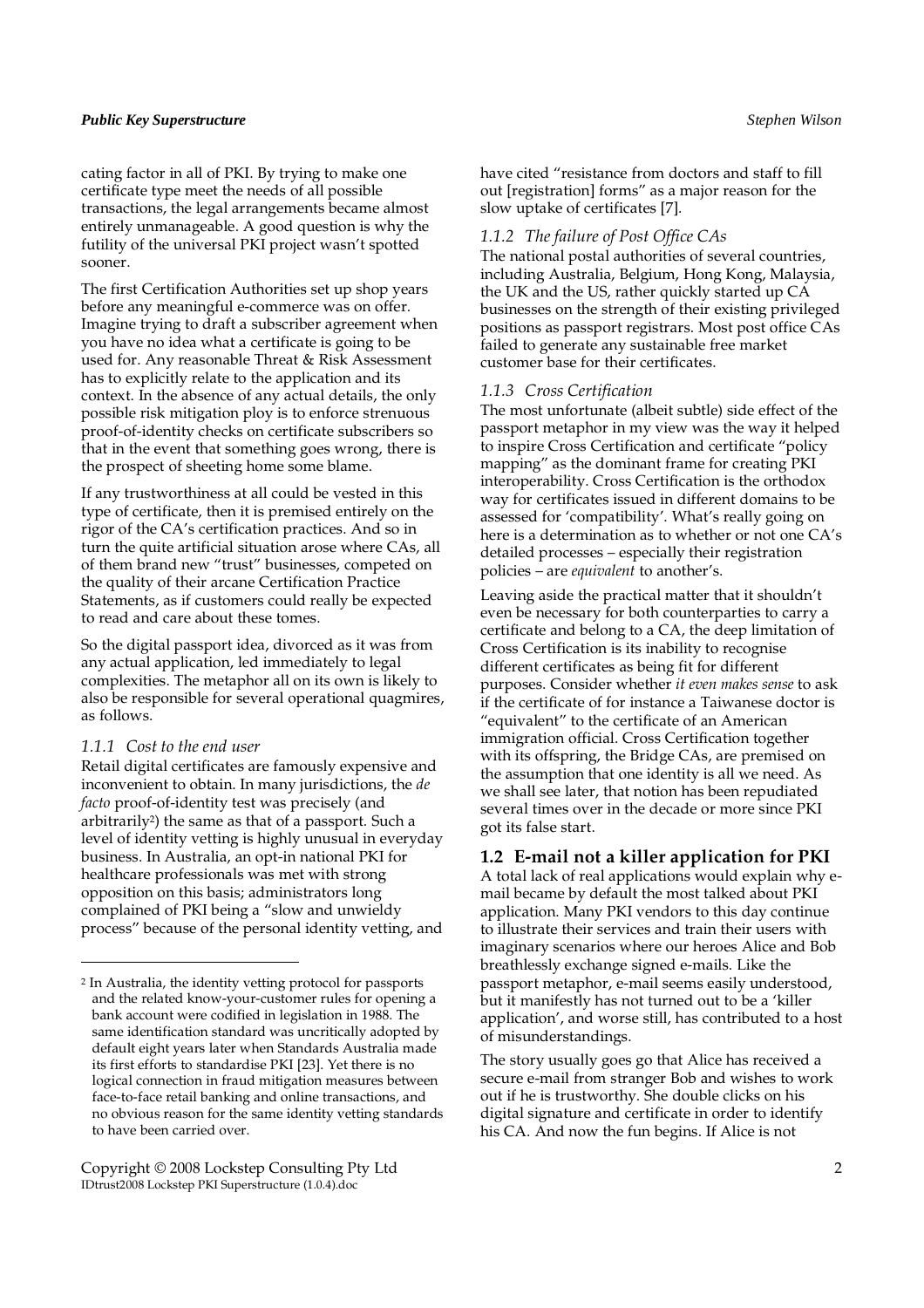immediately trusting of the CA (presumably by reputation) then she is expected to download the CP and CPS, read them, and satisfy herself that the registration processes and security standards are adequate for her needs.

Does this sort of rigmarole have any parallel in the real world? A simple e-mail with no other context is closely equivalent to a letter or fax sent on plain white paper. Under what circumstances should we take seriously a message sent on plain paper from a stranger, even if we could track down their name?

In truth, the vast majority of serious communications occurs not between strangers but in a rich existing context, where the receiver has already been qualified in some way by the sender as likely being the right party to contact. In e-business, routine transactions are not usually conducted by e-mail but instead use special purpose software or dedicated websites with purpose built content. Thus we see most of the digital signature action in cases such as eprescriptions, customs broking, trade documentation, company returns, patent filing and electronic conveyancing.

Several important simplifying assumptions flow from the fact that most e-business has a rich context, and these should be heeded when planning PKI:

*1.2.1 Emphasise straight-through processing*  In spite of the common worked example of Alice and Bob exchanging e-mails, the receiver of most routine transactions – such as payment instructions, tax returns, medical records, import/export declarations, or votes – is not a human but instead is a machine. The notion that a person will examine digital certificates and chase down the CA and its practices is simply false in the vast majority of cases. One of PKI's great strengths is the way it aids straightthrough processing, so it has been a great pity that vendors, through their training and marketing materials, have stressed manual over automatic processing.

*1.2.2 Play down Relying Party Agreements*  The sender and receiver of digitally signed transactions are hardly ever un-related. This is in stark contrast to orthodox legal analyses of PKI which foundered on the supposed lack of contractual privity between Relying Party and CA. For example the Australian Government's extensive investigation into legal liability in digital certificates after 111 pages still could not reach a firm conclusion about whether a "CA may owe a duty of care to a [Relying Party] who is not known to the CA" [22]. The fact is, this sort of scenario is entirely academic and should

Copyright © 2008 Lockstep Consulting Pty Ltd 3 IDtrust2008 Lockstep PKI Superstructure (1.0.4).doc

never have been given the level of attention that it was. The idea of a "Relying Party Agreement" to join in contract the RP and the CA is moot in all "closed" e-business settings where PKI in thriving. It is this lesson that needs to be generalised by PKI regulators, not the hypothetical model of "open" PKI where all parties are strangers.

#### *1.2.3 Play down certificate path discovery*

The fact that in real life, parties are transacting in the context of some explicit scheme, means that the receiver's software can predict the type of certificate that will most often be used by senders. For instance, when doctors are using e-prescribing software, there is not going to be a wide choice of certificate options; indeed, the appropriate keys and certificates for authenticating a doctor issuing a prescription will likely be installed at both the sending and receiving ends, at the same time that the software is (see also a worked example at subsection 4.4). When a doctor writes a prescription, their private key can be programmatically selected and invoked to create a digital signature, according to business rules enshrined in the software design. And when such a transaction is received, the software of the pharmacist (or insurance company, government agency etc.) will similarly 'know' by design which certificates are expected to verify the digital signature. All this logic in most transaction systems can be settled at design time, which can greatly simplify the task of certificate path discovery, or eliminate it altogether. In most systems it is straightforward for the sender's software to attach the whole certificate chain to the digital signature, safe in the knowledge that the receiver's software will be configured with the necessary trust anchors (i.e. Root CA certificates) with which to parse the chain.

#### **2. BIG PKI: ONLY EVER A STRAWMAN**

"Big PKI" should have always been seen as a strawman, one that was construed with no real compelling need. Instead, in the vain attempt to allow stranger-to-stranger e-business, PKI inevitably grew ever more bloated and vulnerable to criticism.

Just consider the conventional sort of definition of PKI. NIST defines PKI as "personnel, policy, procedures, components and facilities to bind user names to electronic keys so that applications can provide the desired security services".<sup>3</sup> Microsoft considers it to be "the combination of software, encryption technologies, processes, and services that

<sup>3</sup> See http://csrc.nist.gov/nissc/1999/program/isso/ tsld005.htm.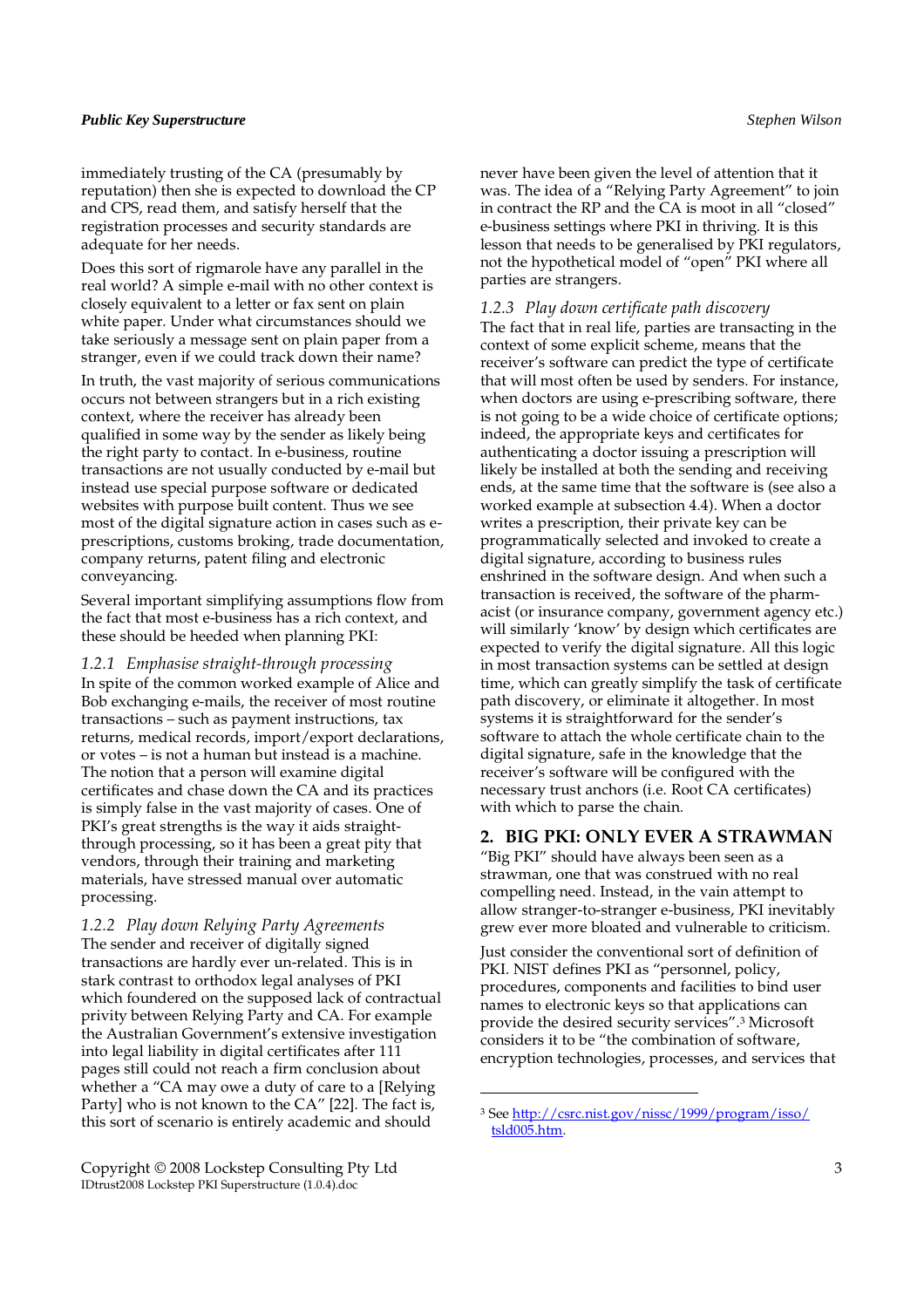enable an organization to secure its communications and business transactions"<sup>4</sup> (the definite article at the start of the definition rather extravagantly seems to admit no other way for an organization to transact other than PKI). From the outset, this language sets PKI apart from any other authentication system. Traditional PKI requires an enterprise to commit itself to establishing novel and incredibly complex policies and procedures, in addition to deploying public key components. Allowing any new technology to so impact a business is plainly asking for trouble.

From the late 1990s a succession of critics sought to demolish PKI, usually on the basis of the mirage of a universal digital passport. The best known popular critique was probably that of Ellison and Schneier in 2000 [13] which detailed ten risks that we were supposedly "not being told about". On closer examination however, most of their concerns apply to the quality of security policies and the safekeeping of cryptographic keys in any setting, not just PKI. And when Ellison and Schneier do focus on PKI, it is actually the special case of a global infrastructure that they have in mind. For example, their argument that PKI doesn't resolve "which John Robinson is he" is unimportant in closed PKIs where communities of interest already have – indeed, *must* have – reliable mechanisms for guaranteeing unique handles in their local namespace. No PKI implementation should ever change the way users are known by the parties they deal with.

Another much cited assault on PKI came from academic law professor Jane Winn in her catchy 2001 exposé of "the shocking truth" [28] about digital certificates. Winn lampooned the prospects of forming new contracts over the Internet purely on the strength of strangers' certificates. Yet far from producing the definitive critique of PKI in general, she herself wrote that "what is now becoming apparent is that a more important [application] for digital signatures than 'open' Internet commerce among strangers may be 'closed' Internet commerce systems among parties *already in contractual privity with each other or to a system administrator*" (emphasis added).

It is this point that helps explain why, in the face of such widespread disillusionment and cynicism, PKI through the early to mid noughties continued to grow steadily and thrive in pockets. Well known examples include the Johnson & Johnson corporate

 $\overline{a}$ 

PKI,<sup>5</sup> the Pan Asia Alliance trade documentation system,<sup>6</sup> Swedish financial sector's *BankID*, 7 the US Patent & Trademark Office online patent filing system,<sup>8</sup> the pharmaceutical industry's SAFE *Biopharma* scheme,<sup>9</sup> and Skype.<sup>10</sup>

It's possible that the florid ambitions of early PKI were amplified by dot-com mania. One analysis of the underwhelming demand for third party CA audit services suggested:

*"[During] the Internet boom there was a belief that ebusiness was going to release a massive pent-up demand to conduct stranger-to-stranger commerce. But truly unvetted business introduction is rare"* [15].

In parallel with the dawning realization that PKI works best when parties are not strangers, several other shifts in the identity management landscape have informed contemporary thinking, as follows.

*2.1.1 The need for more than one certificate*  The chair of the IETF PKIX Working Group Dr Stephen Kent has criticised the rigidity and unreality of orthodox "big CAs". In 2005 he told a conference of the Asia PKI Forum:

*"For many big CAs, there is an assumption that a single certificate is all a user should need. This assumes that one identity is sufficient for all applications, which contradicts experience. For personal privacy and security, multiple independent certificates per user are preferable"* [18].

*2.1.2 Supply chain perspective of certificates*  In 2005 the OASIS PKI Technical Committee developed a new *digital certificate supply chain* to help better describe various cost components that impact on return on investment in PKI [27]. The supply chain recognises separable components of a PKI:

- the toolkits, libraries, services and so on used to PKI-enable software applications
- − end user support

j

− digital certificates themselves

- <sup>7</sup> See http://www.bankid.com.
- 8 See http://idtrust.xml.org/entrust-us-patent-officesuccess-story.
- <sup>9</sup> See http://www.safe-biopharma.org.
- <sup>10</sup> See http://share.skype.com/sites/security/2006/02/ zui\_and\_the\_skype\_pki.html.

<sup>4</sup> See http://tinyurl.com/3ahtaw.

Copyright © 2008 Lockstep Consulting Pty Ltd 4 IDtrust2008 Lockstep PKI Superstructure (1.0.4).doc

<sup>5</sup> See http://www3.ietf.org/proceedings/04nov/slides/ easycert-1/easycert2.ppt.

<sup>6</sup> See http://www.paa.net.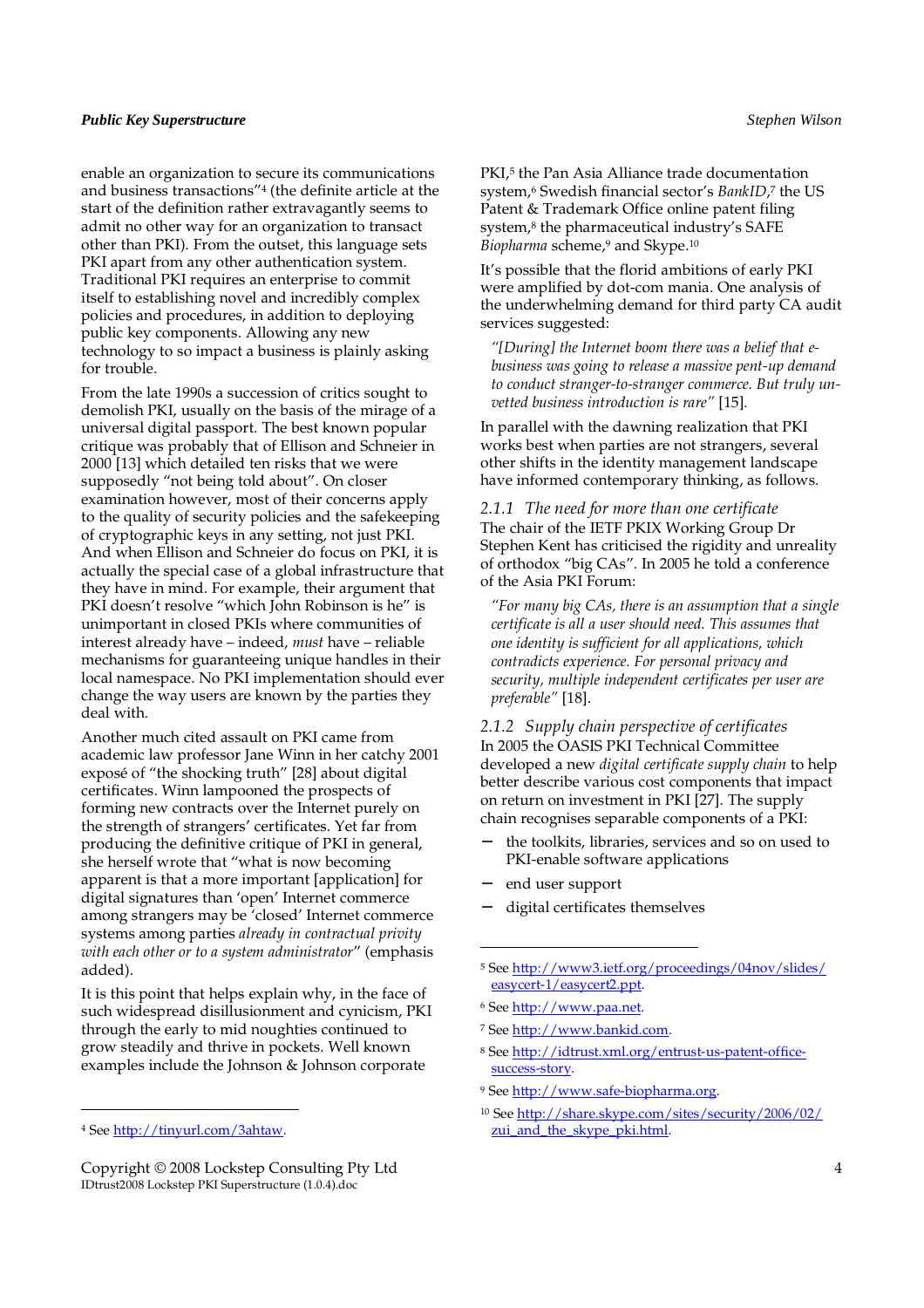- − Registration Authority services, costs and overheads
- − Certification Authority operations
- − key media (e.g. smartcards, SIM cards).



#### **Figure 1: Digital Certificate Supply Chain**

One important upshot of the supply chain perspective is that it more vividly underscores the separation of CA and RA, which most often are legally treated as the one entity. For instance, the most detailed legal analysis yet to be carried out on PKI in Australia, by law firm Clayton Utz in 2000, assumed that the CA carries out the functions of RA [22]. Decoupling the CA from the RA can be usefully extended further to create a *wholesale* approach to certificate production, as we shall see later.

#### *2.1.3 Relationship Certificates*

Greater separation of CA and RA helps the fresh formulation of "Relationship Certificates", originally developed by me for the Australian Government's *Gatekeeper* PKI program [5].

Orthodox digital certificates representing the personal identity of their Subjects are issued after an RA performs identity proofing on the applicant. They therefore represent an affirmation by the RA that the Subject has passed certain documented threshold tests relating to evidence of identity. A *Relationship* Certificate simply represents a different type of affirmation, namely that the Subject has a particular type of relationship with the RA. By extension, a Relationship Certificate can thereby stand for the Subject's rights or entitlements to participate in certain transactions sanctioned by the relationship. In a great many cases, significant and powerful credentials derive directly from membership of chartered professional associations, or simply from being employed by a company, and so can be instantiated by the relationship the user has with the organization's administration. Under these circumstances, a Relationship Certificate issued by the administrator means *nothing more and nothing less than the fact that the Subject is a member of the organization*; in particular, this type of certificate makes no formal representations about the subject's identity outside the organization. Relationship

Copyright © 2008 Lockstep Consulting Pty Ltd 5 IDtrust2008 Lockstep PKI Superstructure (1.0.4).doc

Certificates should lose their meaning outside the context of the relationship.<sup>11</sup>

Relationship Certificates have philosophical parallels with the idea of "authorization PKI" which has been floated sporadically as an alternative to "authentication PKI". For example, a recent IETF draft for secure Internet routing suggests that "[if] issuers need not verify the right of an entity to use a subject name in a certificate, they avoid the costs and liabilities of such verification" [6]. I believe that Relationship Certificates represent a fundamental shift in the way we think about PKI mainly because they break the nexus between authentication and authorization. A Relationship Certificate can evince its Subject's authorization to act in a given role on a given transaction domain *without needing to separately establish the person's "identity"*. In this regard, Relationship Certificates differ from two superficially similar constructions:

- − *Attribute Certificates*. Classically, Attribute Certificates do not bind public keys to users but rather only bind authorizations to names. They therefore cannot be used on their own to validate digital signatures, but instead are generally used in conjunction with some other general purpose public key "identity" certificate (a degree of complexity that appears to have inhibited the take-up of Attribute Certificates in commercial PC applications). Relationship Certificates on the other hand are just regular public key certificates. They stand alone to assert the Subject's role or responsibilities, and can be processed by conventional software. That is, Relationship Certificates can substitute for conventional X.509 certificates in standard applications without any software modifications; only the "business rules" for interpreting what a certificate means need updating.
- − *SPKI ("Simple PKI")*. SPKI [12] was formulated in the late 1990s in response to some of the challenges summarised above, as a way of mapping an authorization directly to a key, thereby skipping the cumbersome mappings of names to keys (using regular Identity Certificates), and authorizations to names (using Attribute Certificates). In this regard Relationship Certificates closely resemble SPKI Authorization Certificates. Unfortunately, SPKI has not

<sup>11</sup> In the real world, all credentials have context, and the appropriate credential depends on the transaction. For example, if a doctor were pulled over by a traffic cop and asked to show her drivers licence, she should get nowhere trying to present her medical qualifications.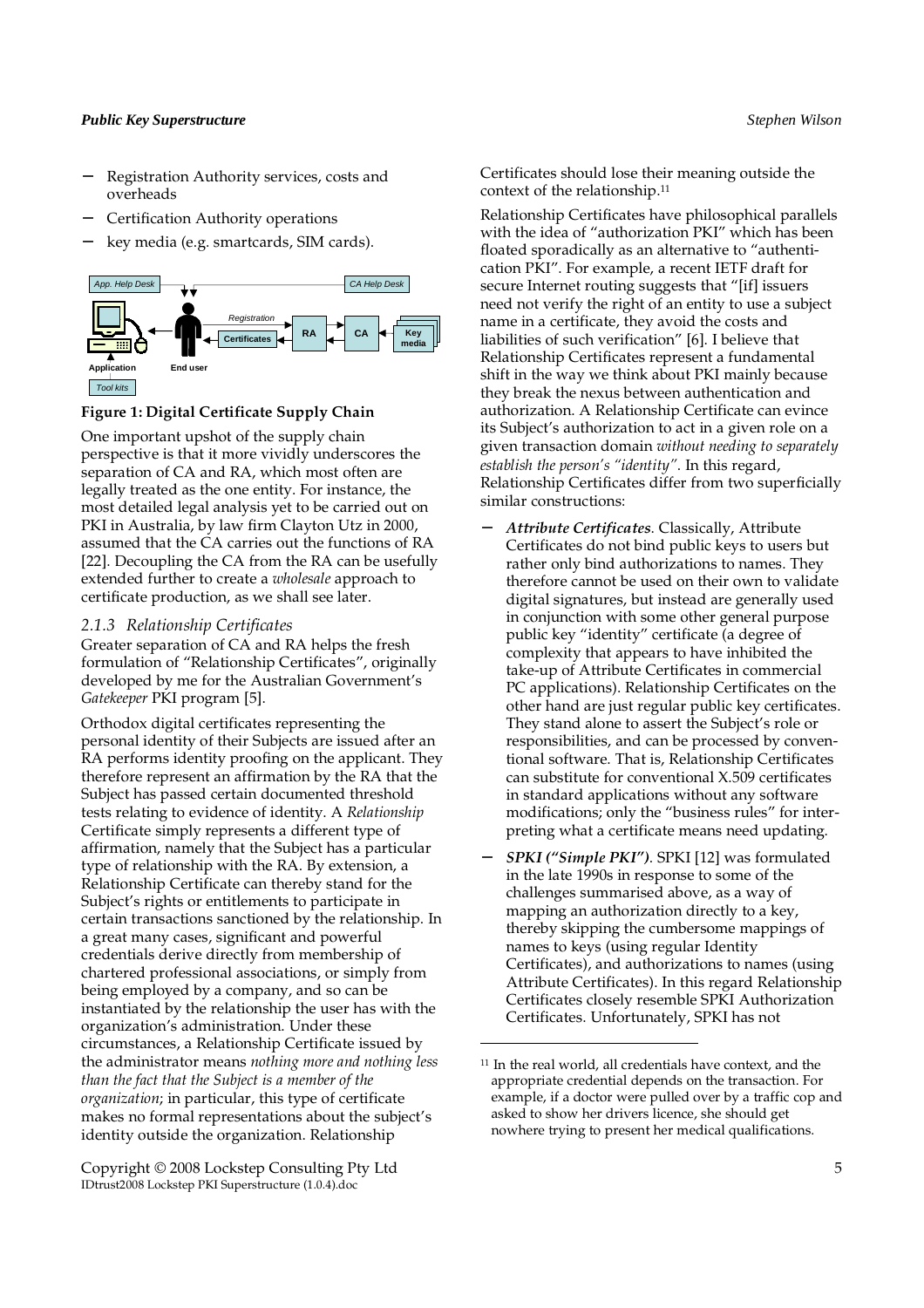penetrated the market as far as hoped, perhaps because it positions itself implicitly as an adjunct to the name-key mapping. SPKI is often associated with a needlessly complicated triangle formed from Identity, Authorization and Attribute certificates; see for example [20].

Further operational details of how Relationship Certificates could be implemented are provided in Section 4 and a worked example provided in subsection 4.2.3.

# *2.1.4 Smart key media*

The historical complexity faced by users in managing keys and certificates is being almost entirely put to bed by an increasingly rich array of smart key media. With key pair generation integrated into their chips, and certificate lifecycle management being absorbed into card management systems, PKI enabled smartcards in particular are set to transform PKI. They are exactly as easy to use as any conventional magnetic stripe card.

#### *2.1.5 New thinking about identity*

Finally, we can look to the new wave of thinking about identity in general as an indication of better ways to utilise PKI. Much of the focus of "identity  $2.0''$  (as promoted by organisations such as  $\frac{\text{exp12}}{\text{is}}$ ) is on the multiplicity of things that we say about ourselves, and the things that others say about us. That is, identity 2.0 begins with a realization that the usefulness of online identity depends on context, and it must be responsive to the natures of the diverse relationships we have with those we transact with.<sup>13</sup>

It seems to be increasingly accepted that people live with multiple identities. The preeminent exposition of modern identity theory is probably Kim Cameron's Laws of Identity [10]. The laws include a new definition of *digital identity* as "a set of claims made by one digital subject about itself or another digital subject". Cameron knows that this sort of relativist definition might not sit comfortably with everyone:

#### <sup>12</sup> See http://www.sxip.com.

j

<sup>13</sup> However, many in the identity 2.0 movement go from this background to a position of desiring all diverse relationships to be federated into a multi-context transcendent identity. In my opinion this is one step too far. Dick Hardt's famous identity 2.0 conference presentation is frankly utopian in the way it advocates linking all our reputations together, for it overlooks the privacy problems arising when linked records are exposed by accident, when wrong doers exploit the linkages, or when a user seeks to sever one of their relationships for some reason.

Copyright © 2008 Lockstep Consulting Pty Ltd 6 IDtrust2008 Lockstep PKI Superstructure (1.0.4).doc

*"We recognise [that our definition] does not jive with some widely held beliefs – for example that within a given context, identities have to be unique. Many early systems were built with this assumption, and it is a critically useful assumption in many contexts. The only error is thinking it is mandatory for all contexts."* [10]

But Cameron is certainly not alone, not anymore. Other researchers have reached the view that there may be a many-to-one mapping of identities onto entities; see e.g. Jøsang and Pope:

*"An identity is a representation of an entity in a specific application domain. For example, the registered personal data of a bank customer, and possibly also the customer's physical characteristics as observed by the bank staff, constitute the identity of that customer within the domain of that bank. … A person may of course have different identities in different domains. For example, a person may have one identity associated with being customer in a bank and another identity associated with being an employee in a company."* [17]

The notion of what I would call *identity plurality* is not merely a semantic or philosophical point. A simple example demonstrates that in business we clearly conduct ourselves according to multiple identities, and that we seamlessly switch between them without trouble. Furthermore, when we exercise a context-dependent identity, we beneficially mask our biological one. Imagine that a company Acme Inc. has a corporate bank account with A Banking Corporation (ABC). The Acme company secretary, Alice, would be a signatory to the Acme bank account and would have custody of an ABC key card for the purpose. Alice might also hold a personal account with ABC. Now, when she banks on behalf of Acme, Alice exercises a different identity compared with when she banks on her own behalf, even if she happens to access both accounts during the same visit to the branch or ATM. The distinction is both emotional – Alice probably won't feel any real attachment to the millions of dollars she routinely handles for the company – and legal. Corporate law says clearly that the Acme account holder is not Alice but the company.

One deep implication for PKI of identity plurality is that it inverts the expectation that closed PKI is a compromise while open PKI is the proper long term goal. On the contrary, we should now appreciate that open PKI would be a special and highly theoretical instance. It is the closed PKIs – each with its own arrangements and business rules – that represent the general case.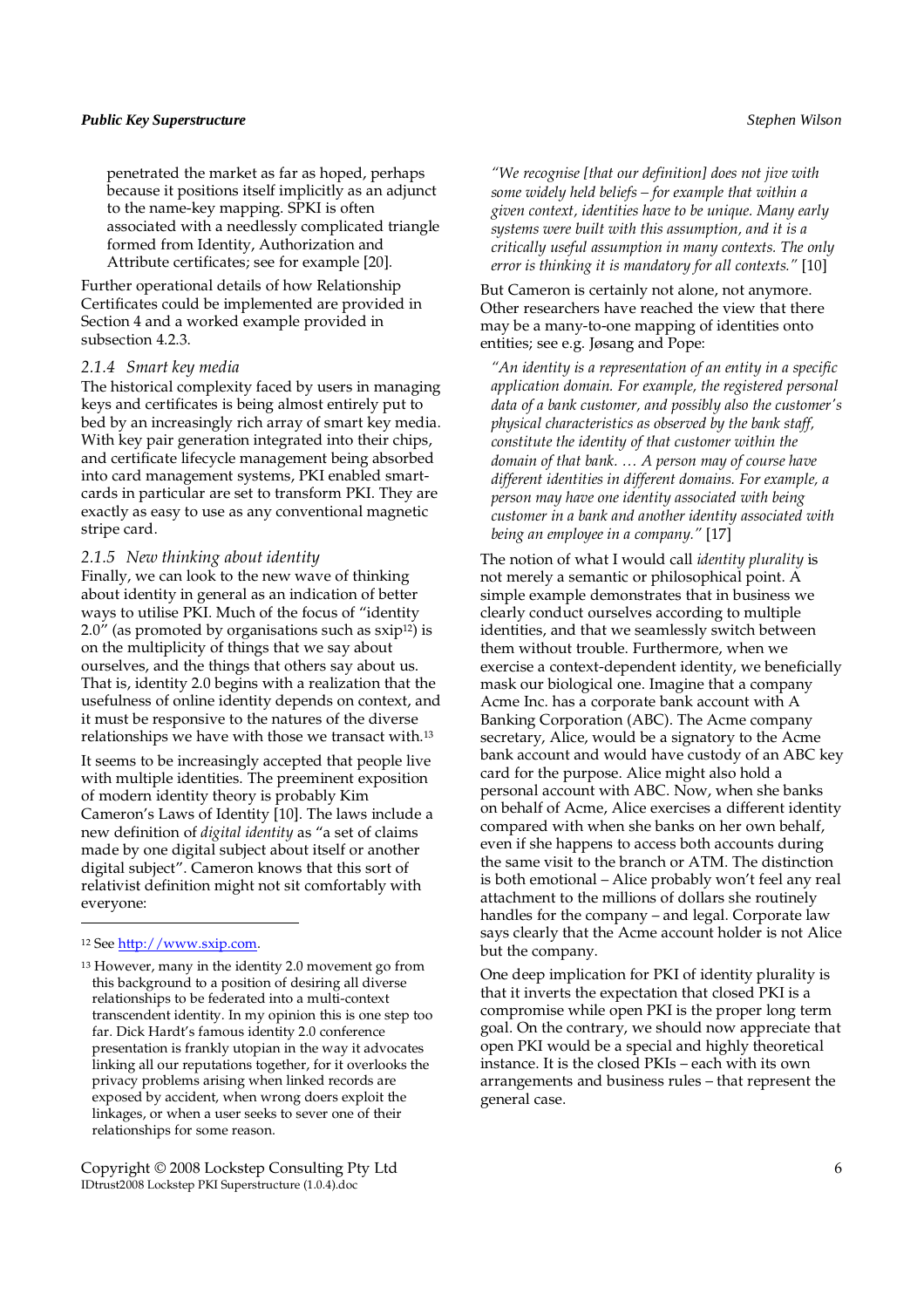# **3. WHAT IS PKI REALLY GOOD FOR?**

I contend that clearly the best use of PKI is to help automate electronic transactions in a particular context between parties that already have a formal relationship.

The orthodox textbook accounts of the benefits of PKI invariably list authentication, integrity and something called "non-repudiation". These high level properties may actually be delivered by all manner of technologies, a fact that made early PKI's overinflated marketing claims seem frankly silly, even at the time.<sup>14</sup>

### **3.1 A clearer benefit description for PKI**

We need a more sophisticated shared understanding of what makes PKI unique. I suggest its unique benefits would be better told as follows:

- − Digital signatures create long-lived, tamperresistant evidence of 'who did what to whom', which is so critical to electronic transactions carrying high legal risks or compliance requirements.
- PKI, when deployed with hardware key media like smartcards, is recognised as "the only practical solution [to eaves-dropping and account hijacking] today" [9]; digital signatures originated by the end user protect against Man-in-the-Middle attack, while smart key media offer a sufficiently compact logic engine to be certifiably resistant to malware.
- − Digital certificates can convey *authority information* – like credentials, licences, affiliations and so on – and digital signatures bind that authority information directly to messages, to decentralise and greatly simplify transaction processing.

PKI digital signatures are persistent over both time and 'distance', meaning the separation of sender and receiver. At essentially any time in the future15 a

j

Copyright © 2008 Lockstep Consulting Pty Ltd 7 IDtrust2008 Lockstep PKI Superstructure (1.0.4).doc

digitally signed transaction can be easily re-validated to prove where it originated: all that is needed is a trusted copy of the root public key, the certificate chain, and the relevant CRLs (all of which are routinely available from any decent CA). In addition,

authority information about the sender can be sealed into their certificate at the time of issue, and this authority information also has great longevity, thanks to the digital signature of the Certificate Authority on the certificate.

The integrity of digitally signed data is not reduced by being copied or forwarded across systems or across borders. In contrast, other authentication technologies rely heavily upon audit logs to prove 'who did what to whom'; forwarding non-PKI transactions from one system to another complicates and dilutes the strength of the audit trail. So PKI is uniquely suited to complex transaction environments, like healthcare, pension fund management and trade documentation, where there are multiple relying parties, formal authorizations, and/or long lifetimes.

*3.1.1 The challenge of persistent credentials*  Verifying transactions originating from professionals is a case in point. Consider a lawyer who signs conveyancing documents relating to a land sale. When the contract is settled, all parties (the buyer, the seller, their respective banks and so on) will be acutely interested to know that the lawyer's credentials are valid. It is straightforward to check credentials online, at the time, by looking up a database of qualified practitioners. But in electronic conveyancing, what becomes important is the ability to check the credentials of a lawyer who signed documents in the past. Unless special measures are taken to archive practitioners' databases, it is difficult to obtain definitive machine readable information about the state of someone's credentials at a given time in the past. With digital signatures and digital certificates on the other hand, the matter becomes trivial: if Relying Party software knows the relevant Policy OID and has a trusted copy of the root public key, then it can verify the credentials of the lawyer at the same time as it verifies the digital signature, no matter how old it is (with reason, as qualified by the long term risks mentioned previously).

<sup>14</sup> PKI has no monopoly on "non-repudiation" despite the term only being coined in connection with it. PKI marketing too often suggests that only PKI delivers nonrepudiation. If this were true, credit card holders who use their cards online could try to mischievously repudiate any one of their payments on the basis that it was *not* digitally signed and therefore did *not* have "nonrepudiation"!

<sup>15</sup> Several very long term risks ultimately threaten the validity of old digital signatures. Brute force attack by future computers on asymmetric cryptographic algorithms, exploitation of likely weaknesses in MD5 and SHA-1, and eventually the possibility of quantum

computing, all mean that any digital signatures intended to remain valid for a few *decades* should have their keys and certificates comprehensively archived. Note that the stability and usability of archive media over the decades is another quite separate challenge.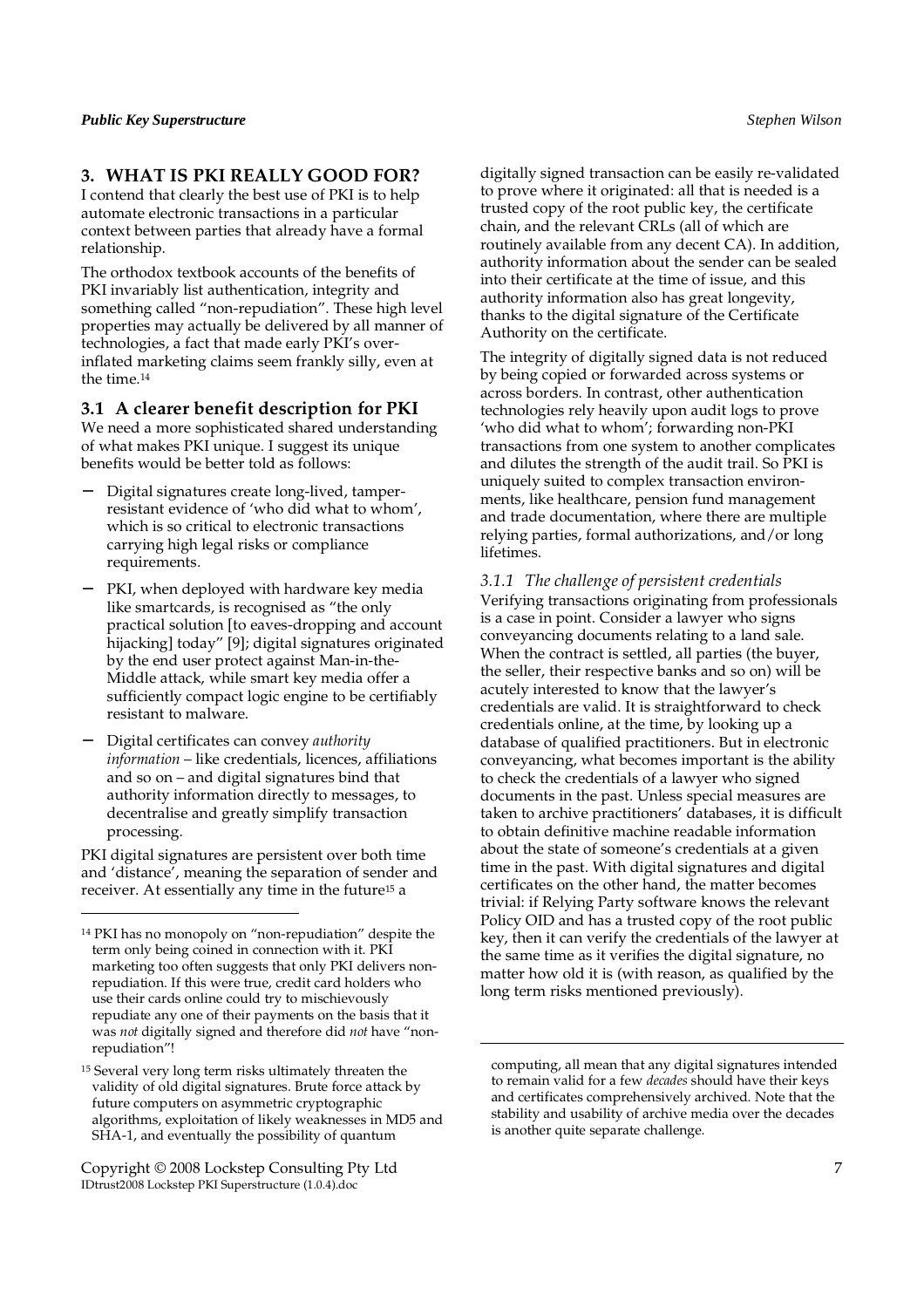# **3.2 PKI in plain English**

The steadily improving automation of digital signature and certificate management operations means that the way we describe PKI to lay people can now side-step the technical details of asymmetric cryptography, hash functions and so on, and focus instead on what it actually *does*. A fresh, plain English description might run as follows (assuming smartcards are the key media).

*A smartcard plus application software combine to produce* digital signature *codes for electronic transactions. Unlike any other electronic signature method, digital signature codes are unique to the owner and also to each transaction. Digital signatures operate as if a personalised electronic stamping machine was inside each smartcard, creating a specific tamper resistant 'mark' on each message or file created by the card holder. Digital signatures remain valid indefinitely; at any time in future, the 'mark' can be easily verified to prove its origins.* 

Digital Certificates *are electronic notices that bind identities to such devices as smartcards.16 Certificates can thereby bind individuals to transactions signed using their smartcards. A digital certificate can identify the card holder and can also hold any other information that the issuer is qualified to declare. If the issuer is authoritative over information such as professional credentials, then that information can be sealed within its digital certificates and thus bound to each card holder plus the transactions they sign.* 

*To process digitally signed transactions, the receiver's software requires a copy of the sender's certificate, plus a special "master code" – known as a root certificate – which is used to mathematically validate all certificates in a given PKI scheme. Different master codes define different PKI schemes, be they sector-specific, national or general purpose such as SSL website authentication. Application software can ship with all necessary master codes, or can have them installed later.* 

*Digital certificates can be electronically revoked at any time. Revocation may be requested by the holder in the event that they lose their smartcard. Alternatively, revocation of a professional's certificate may follow automatically from their membership lapsing, their qualifications being cancelled, or their employment changing.* 

Copyright © 2008 Lockstep Consulting Pty Ltd 8 IDtrust2008 Lockstep PKI Superstructure (1.0.4).doc

j

# **3.3 Modern PKI success stories**

Many of the more recent PKI success stories resonate with the concepts of identity plurality and digital certificates having more to do with multiple relationships than a single identity. Examples follow.

- − A large public hospital in Australia developed a new "Known Customer" certificate to be issued on smartcards to several thousand of its staff [8]. The intended digital signature applications include electronic medical notes created by nurses, electronic hospital discharge notes, and online employee self-service access to pension fund administration, leave forms and so on. The hospital's human resources department will operate a delegated Registration Authority workstation. A commercial back-end CA will independently manufacture customised certificates on request from the RA, and inject them onto smartcards. The same CA will be able to produce similar but distinct Relationship Certificates for other communities of interest in the health sector. Overlap between healthcare communities is commonplace, with geographically related area health services often sharing information management resources and infrastructure. "Interoperability" of the hospital's staff certificates with other local applications will be easily fostered simply by promulgating knowledge of the certificate Policy OIDs.
- The Australian government has been exploring how digital certificates can act as electronic credentials for a number of different types of professionals. A state association for legal professionals has researched how digital "practicing certificates" can be issued to attorneys.17 The most compelling application for digital signatures in the practice of law is electronic conveyancing. E-conveyancing is forecast to provide direct savings of AU\$70 per transaction for vendors and purchasers, and an overall saving to industry of AU\$33 million p.a. by 2010, assuming 66% of transactions are by then done online [24].
- Most e-health projects around the world anticipate the use of digital certificates. The use of digital signatures in the pharmaceutical industry has been fostered by the Food & Drug Administration's Title 21 Code of Federal

<sup>16</sup> This simplified account deliberately but without loss of generality suppresses the intermediate detail that the certificate actually binds the identity to a key pair, which is separately bound to the smartcard by way of hardware key management.

<sup>17</sup> See news about this project at http://www.galexia.com/public/projects/projects-Law.html (accessed 31 Jan 2008).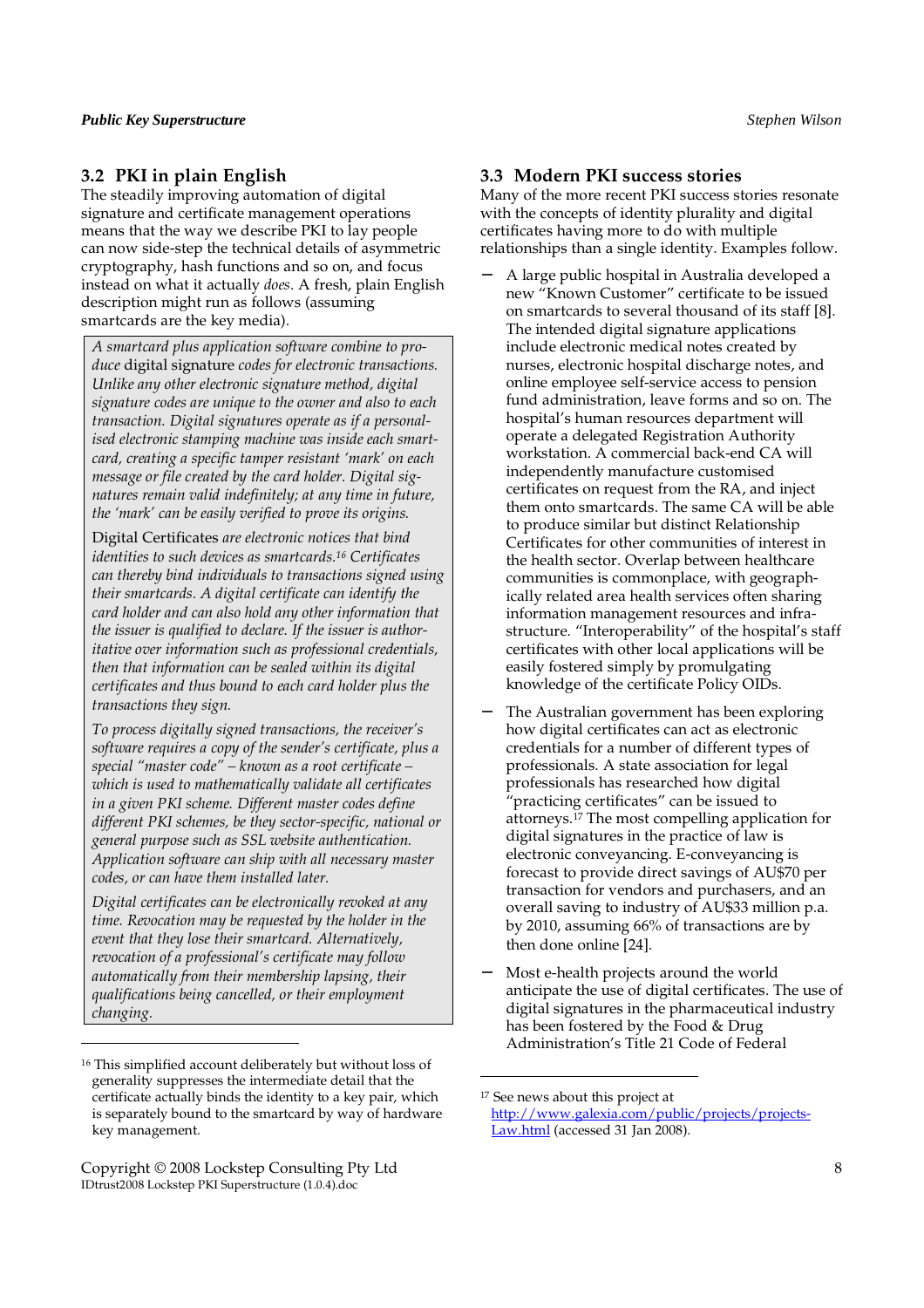Regulations (21 CFR Part 11) in respect of Electronic Records and Electronic Signatures. Health smartcards in France<sup>18</sup> and Germany<sup>19</sup> are currently being upgraded with PKI-capable chips so as to support a new wave of applications that require patient signatures, such as e-prescribing. The Australian federal Department of Health and Ageing in 2006 commissioned independent security analysis that strongly endorsed digital certificates for e-prescribing [2].

# **4. PUBLIC KEY SUPERSTRUCTURE**

Having painted a newly optimistic picture for the future of PKI, one that resonates with broader identity management trends, I will now describe a number of fresh ways to better knit together extant mature building blocks  $- X.509$  and similar certificates, RAs, CAs and PKI audit services – to deliver better, more flexible transaction authentication.

# **4.1 Relationship Certificates in practice**

Relationship Certificates, as described in subsection 2.1.3, are best managed within an arrangement where a defined "community of interest" deploys digital certificates that represent membership of the community. Operationally, Relationship Certificates are issued with the administrator of the community acting as a delegated RA.

Such arrangements have been studied extensively and piloted by both the legal and medical professions in Australia, as mentioned in subsection 3.3. In response to market demand for PKI-based digital credentials that convey richer information about professional qualifications without being burdened with artificial registration requirements, the Australian Government PKI program recently introduced a special category for Relationship Certificates [5].

#### *4.1.1 The Relationship Certificate profile*

To be most effective, Relationship Certificates would have information in their X.509 (or similar) profile to specify the precise nature of the relationship between RA and Subject, allowing straight-through processing by any Relying Party software application configured to recognise the validity of the relationship. The best way to codify the meaning of a Relationship Certificate is probably in the Policy OID, which can be specified at design time.

18 http://www.sesam-

j

Ideally, technical controls should be implemented as well to make it difficult to misuse a Relationship Certificate outside its intended context. One way to implement technical restrictions on misuse would be to include a *Critical* extension in the profile. Recall that the X.509 standard requires any software processing a certificate which has an extension marked as *Critical* to reject that certificate unless it expressly recognises the extension. Since special purpose software (as opposed to general purpose web and e-mail clients) is usually used in PKIenabled transaction systems, within communities of interest, programming in awareness of *Critical* extensions is easy. And by the same token, it is safe to assume that if a given software program does not recognise the *Critical* extension, then it is proper behaviour to reject the certificate, on the grounds that such certificates are not supposed to be used outside special purpose applications. *Critical* extensions proved unpopular in the past because they were thought to harm interoperability. But if a special purpose Relationship Certificate is only intended to work with certain applications, then "interoperability" is more or less moot, since no other applications should be expected to accept it.

#### *4.1.2 Practical benefits of Relationship Certificates*  Relationship Certificates would bring major simplifications over third party identity certificates in several areas:

- − Overheads associated with registering for certificates are greatly reduced; customers already known to the administrator in a community of interest will be able to receive certificates almost automatically without having to present in person at an unfamiliar RA.
- − Certificate Subjects will require no legal relationship with the backend CA; any important new obligations introduced by PKI – such as responsibility to safeguard one's smartcard and promptly report its loss – can be folded into the administrator's formal contractual relationship with its members, rather than expressed in the traditional CA's "Subscriber Agreement".
- Users will no longer be required to pay up-front for a certificate from a third party CA in order to use PKI-enabled applications.
- Furthermore, the price of certificates should fall towards "wholesale" levels, because the cost of identity proofing associated with traditional identity certificates will be eliminated.

vitale.fr/programme/programme\_eng.asp.

<sup>19</sup> http://www.die-gesundheitskarte.de (in German).

Copyright © 2008 Lockstep Consulting Pty Ltd 9 IDtrust2008 Lockstep PKI Superstructure (1.0.4).doc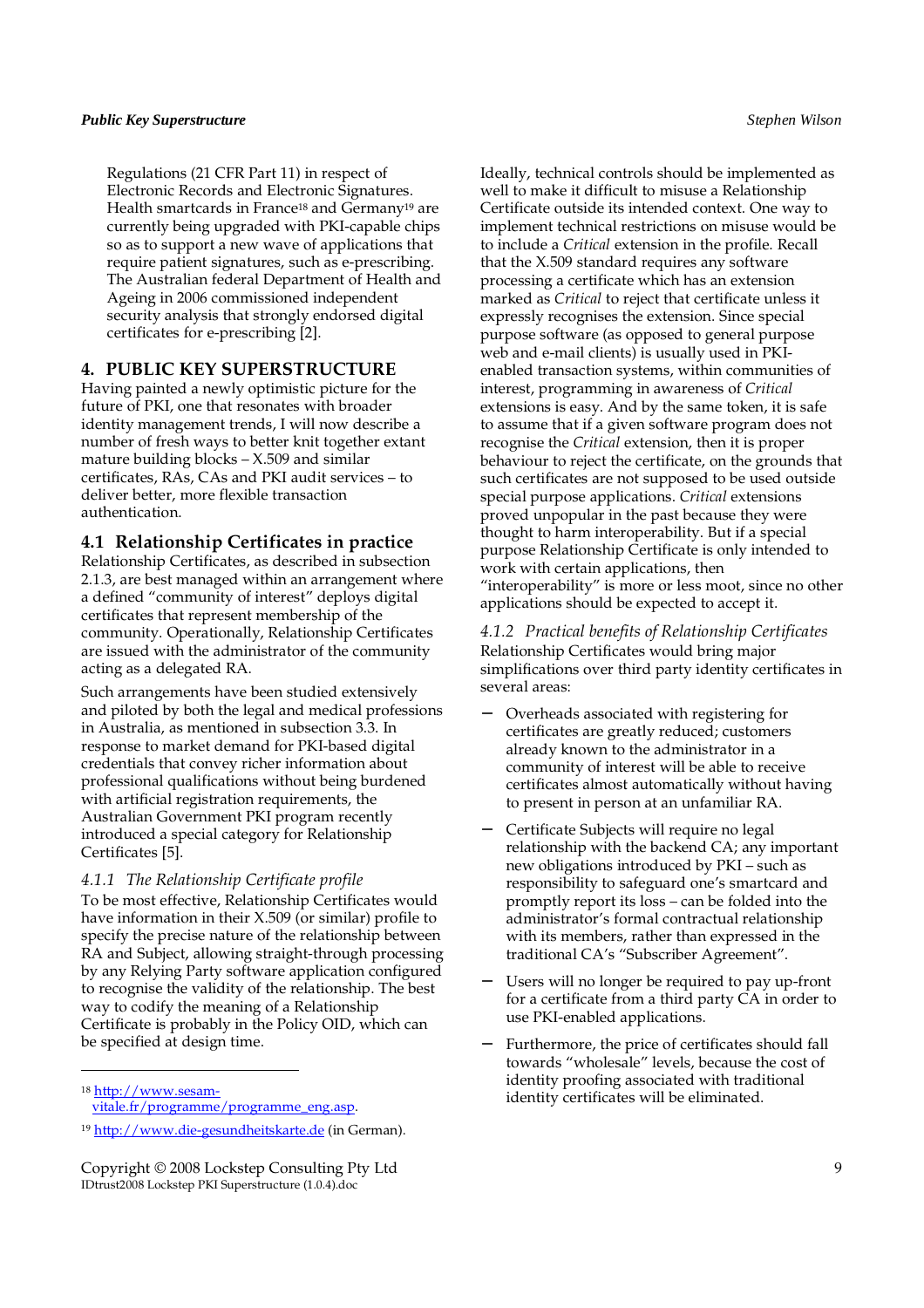Support overheads and complexities may be lessened by having just one help desk for all business, application and certificate-related matters.

### **4.2 Wholesale certificate production**

Historically, CAs have been tied legally into the whole of the certificate management process, no matter how they might operationally involve RAs in the registration and certificate lifecycle management processes. CAs tend to be joined in liability arrangements and contracts to potentially any wrongdoing or misadventure associated with certificates. Certificate policies, practice statements and user agreements have been correspondingly difficult to construct. To date, the separation of roles of RA and CA has done little to quarantine the two functions from one another, nor to simplify liability arrangements. Accreditation remains complex and sensitive to the slightest changes at either the RA or CA.

There might be a new way however of looking at backend CAs, likening them to conventional *security printers*, and dramatically simplifying the way that legal liability is apportioned when something goes wrong with a digital certificate.

#### *4.2.1 The business of security printing*

For decades it has been well known that in order to combat fraud, special care must be taken in printing certain documents: blank checks and prescription pads in particular, as well as business forms, concert tickets, gift vouchers, barcodes and so on. A whole industry has been built around special printing technologies, including watermarks, holograms, reactive inks that detect photocopying, and microprinting. Moreover, a coherent business model has been built around security printing bureau services. In many sectors, standards have been introduced to cover the necessary security of premises and processes, and formal accreditation schemes govern compliance with these standards. For example, since 1 January 2005, written prescriptions for controlled substances in California must be on tamper resistant security prescription forms produced by a printer approved by the State Board of Pharmacy.20 And the United Kingdom's payment clearing regulators

APACS introduced a formal Check Printer Accreditation Scheme (CPAS) in 1995.<sup>21</sup>

*4.2.2 The governance of security printing*  Many of the standards governing security printing closely resemble those for traditional CAs. For example, check printer accreditation typically covers assurance of the following aspects of the operation:

- − *'Equipment & Materials*
- − *'Premises Security (external security for prevention of unauthorised access, and internal security with appropriate restrictions on access to different areas*
- − *'Process Security (end-to-end process controls from raw materials, through to end product, full audit trail in place for each print job, destruction of unused/damage stock, protection of confidential information, employee screening and confidentiality clauses)*
- − *'Order Processing*
- − *'Quality Assurance*
- − *'Dispatch & Delivery (secure & auditable dispatch system, sign-off for delivery, secure transport arrangements, secure packaging, appropriate labeling not to identify as checks, processes for lost/stolen consignments)'* (adapted from [14]).

Accredited printers under the British CPAS variously emphasise their personnel screening, internal segregation of access-controlled security cages, and perimeter fences and monitoring systems. Clearly a similar degree of effort is involved physical, procedural and personnel security for security printing operations as for well run CAs such as those typified by accreditation under *Identrust*, *WebTrust for CAs*, Australia's *Gatekeeper* PKI scheme, or the UK's *tScheme*.

*4.2.3 Worked example: barcodes and certificates*  A practical worked example of how digital certificates could replace a conventional paper security mechanism helps to further develop the comparison between backend CAs and security printers.

Consider a stock exchange that arranges for statutory announcements made by listed companies to be communicated by fax and secured by means of barcodes. Each listed company is provided with a

<sup>20</sup> See

j

<sup>21</sup> See

http://www.ag.ca.gov/bne/security\_printer\_list.php.

Copyright © 2008 Lockstep Consulting Pty Ltd 10 IDtrust2008 Lockstep PKI Superstructure (1.0.4).doc

http://www.apacs.org.uk/payment\_options/cheques\_ accreditation\_scheme.html.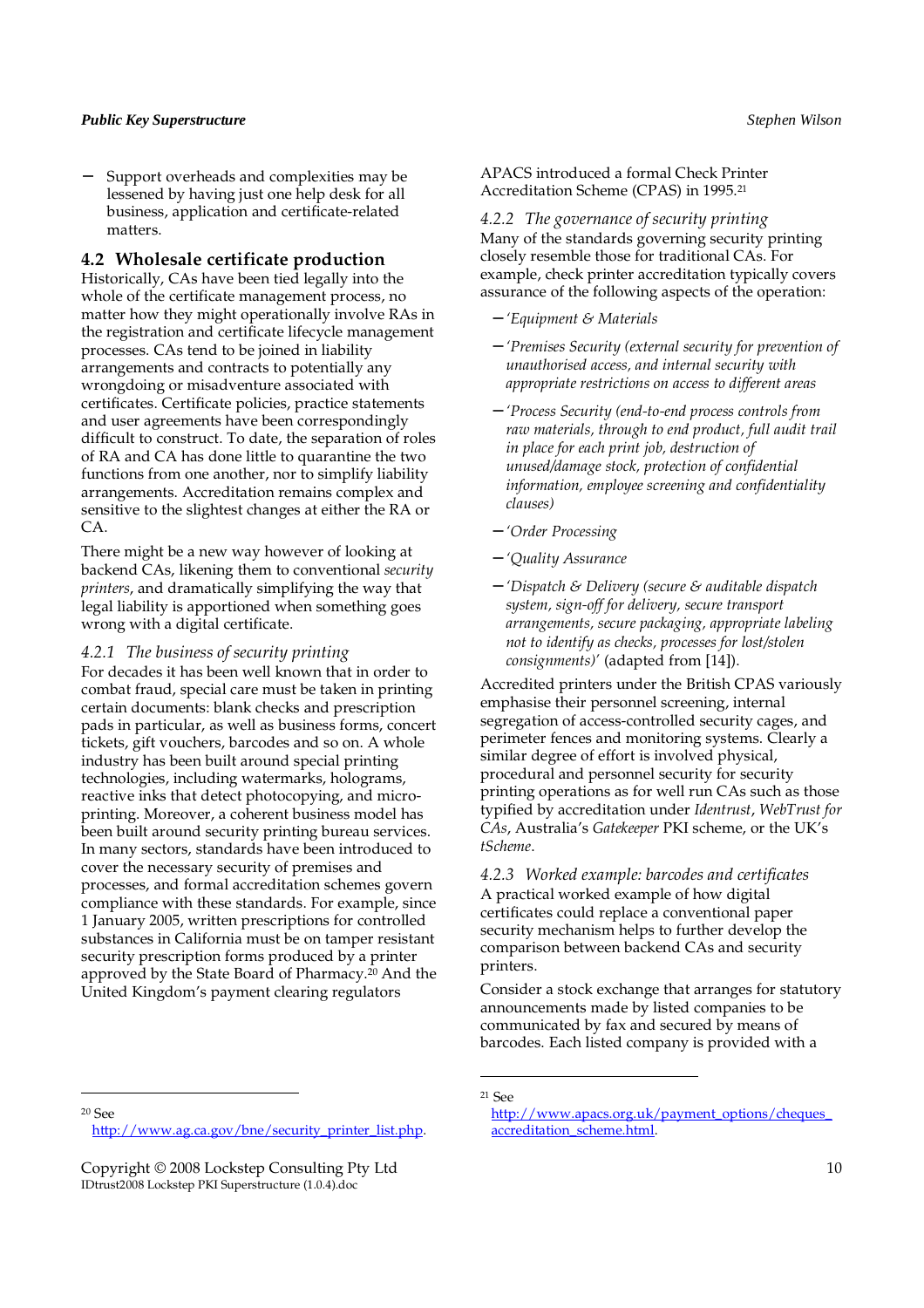roll of self adhesive barcode labels. The barcodes uniquely identify the company and are individually serial numbered. When a statutory announcement needs to be made in accordance with the stock exchange's Listing Rules, the announcement is printed, signed by a duly authorised company officer, and has a barcode label affixed to it, before being faxed to the announcement processing centre. When received, optical character recognition software scans the fax, extracts the announcement, and verifies the barcode, before broadcasting the news across stockbrokers' screens. See Figure 2 below.



# **Figure 2: Authenticating faxed company announcements by means of secure barcode**

The barcode label is an authentication token. Inclusion of a barcode on a fax is taken as reasonable evidence that the sender is a listed company, operating under the stock exchange's rules. Clearly such barcode labels are precious items. They need to be produced by a reputable security printer, with the ordering and distribution processes being subject to strict controls.

Now let us consider how the announcement processing system could be reengineered to use PKI and electronic messaging in place of fax machines. Figure 3 shows a nearly identical system, where the listings unit operates an RA (not shown), and instead of ordering barcode labels from a security printer, it orders digital certificates from a backend CA. In order now to make an official announcement, the company officer would use the certificate to digitally sign an electronic message.

Note that the certificates issued in this particular scheme are an instance of *Relationship Certificates*. They are not intended in any way to stand for the "identity" of company officers. Rather, they represent nothing more and nothing less than the fact that each Subject is an officer of a company listed on the stock exchange.

Copyright © 2008 Lockstep Consulting Pty Ltd 11 IDtrust2008 Lockstep PKI Superstructure (1.0.4).doc



# **Figure 3: Authenticating electronic company announcements by means of digital certificate**

Let's compare the security requirements of announcement methods that alternately use barcodes or digital certificates. Regardless the authentication method, the announcement system requires a common set of security controls:

- 1. The company listing process (which is where the relationship between a company and the stock exchange is established) must be robust and difficult to subvert.
- 2. It must be difficult to fraudulently order barcodes [or digital certificates].
- 3. Barcodes [or private keys and digital certificates] must be difficult to counterfeit.
- 4. The security printer [or backend CA] must be difficult to subvert.
- 5. Barcodes [or private keys] must be distributed and stored carefully.

If the conventions of orthodox PKI were to be applied to this operation, then a number of additional complexities would be imposed from outside on how the stock exchange runs its business. In particular, most PKI regulators today would expect standardised identity proofing for all certificate recipients at a level equivalent to passport application, irrespective of how the existing listing rules operate.<sup>22</sup>

Furthermore, the company officer, as certificate Subject, would generally have execute a user agreement *with the CA*. In contrast, requiring them to

<sup>22</sup> In the current climate of concern for homeland security, anti-money laundering, improved corporate governance and so on, it happens that many organizations are looking to strengthen their identity vetting processes, but nevertheless, that is an exercise that is not logically connected with PKI *per se* and the two should not be confused.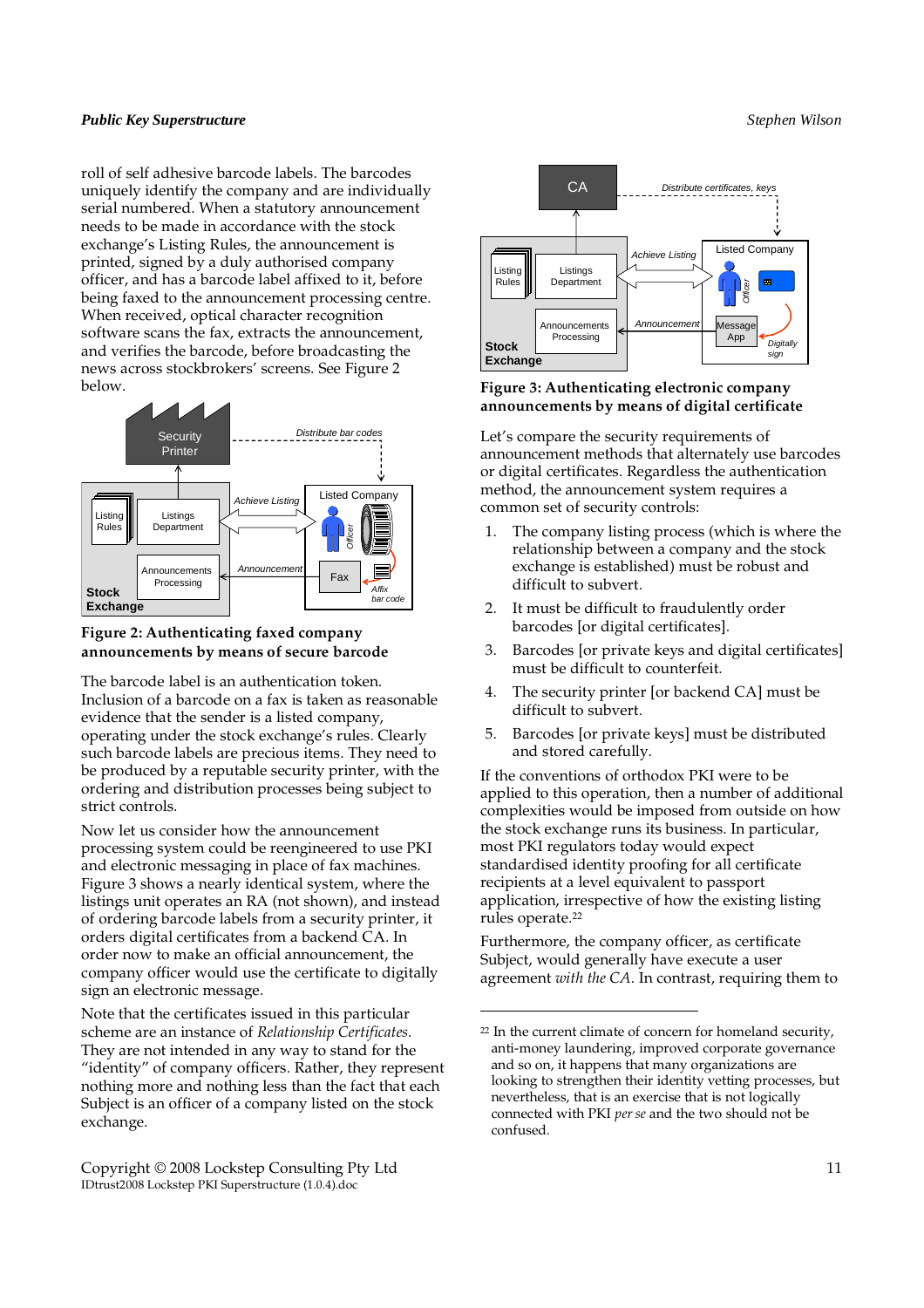sign up with the security printer responsible for the barcodes would be unthinkable! Finally, changing backend CA typically triggers major re-accreditation of any regulated end-to-end PKI solution, because peak documents like the CP and CPS tend to intertwine all of the operational aspects. In the "real world", if the stock exchange gets a better deal from a competing printer, the changeover in backend operational matters would be completely invisible to the listed companies.

Comparing the digital certificate approach to the barcode system is suggestive of a more streamlined approach to PKI operations and accreditation. First note, referring to the list of security requirements on the previous page, that security controls can be clearly separated according to whether they relate to (1) the risk of *impersonation*, which tends to be managed by process or (2) the risks of *counterfeiting* or *theft*, which tend to be managed by technology:

- − *Impersonation related risks* 
	- o the company listing process must be robust and difficult to subvert.
	- o it must be difficult to fraudulently order barcodes or certificates.
- − *Counterfeiting and theft related risks* 
	- o barcodes, private keys and certificates must be difficult to counterfeit.
	- o the security printer or backend CA must be difficult to subvert.
	- o barcodes or private keys must be distributed and stored carefully.

At the front-end of this authentication scheme, where the stock exchange deals with its companies, there is no logical difference between using barcodes or digital certificates, so we should expect the security of existing stock exchange registration processes to carry over to the PKI implementation without change. And at the backend, there is no need for either a security printer nor a CA to be concerned with the details nor even the integrity of the company listing and customer service processes, so long as there are controls in place to mitigate against wrongful ordering.

*4.2.4 Implications of security printing for CAs*  So, why couldn't we treat backend CAs in the same way as we treat regulated security printers? If a CA was set up as a service bureau, responsive to a particular set of RAs with which the CA has a specific arrangement, producing certificates on instruction more or less automatically via standard

Copyright © 2008 Lockstep Consulting Pty Ltd 12 IDtrust2008 Lockstep PKI Superstructure (1.0.4).doc

certificate request protocols, then a number of major simplifications to PKI management and governance could follow:

- The CA need have no interest at all in the semantic contents of the certificates it produces on instruction from a contracted RA. So long as there are safeguards in place to mitigate against false certificate requests being injected between the RA and the CA, the CA need not know anything at all about the RA's business process, nor the intended application of the certificates. The CA's business model and detailed processes could be held entirely constant over a wide range of different PKI applications. Protecting against injection of false certificate requests is a standard feature of most CA-RA products and is an express part of most if not all PKI product certification.
- There is no need for a contract or other legal arrangement between end users of certificates and the backend CA (just as there is no need for end users of checks and barcodes to have any relationship with the respective security printer).
- The CA's liabilities are straightforward to analyse and codify. For example (and in stark contrast to orthodox RA/CA arrangements) it seems clear that a CA would not normally be joined in legal action resulting from an RA being negligent in registering an impostor for a certificate. On the other hand, acts of omission or commission by a CA in producing poor quality certificates which led to harm on the part of message recipients, could be identified and prosecuted as such, and isolated from the RA.
- The meaning of the root key which in orthodox PKI has led to so much confusion – can be likened to a unique watermark featured in all products from a given security printer. The chaining of a certificate back to the CA root would represent the simple fact that the certificate has come from an accredited facility (see subsection 4.4.1 for more details). The Root CA signature means only that it is extremely unlikely that a certificate has been forged, and does not impart any approval or endorsement of the contents of the certificate.<sup>23</sup>
- It should be much easier to novate backend CA service arrangements from one supplier to another.

<sup>23</sup> When couched in this way, the certificates issued by a Root CA can be seen recursively as special instances of Relationship Certificates.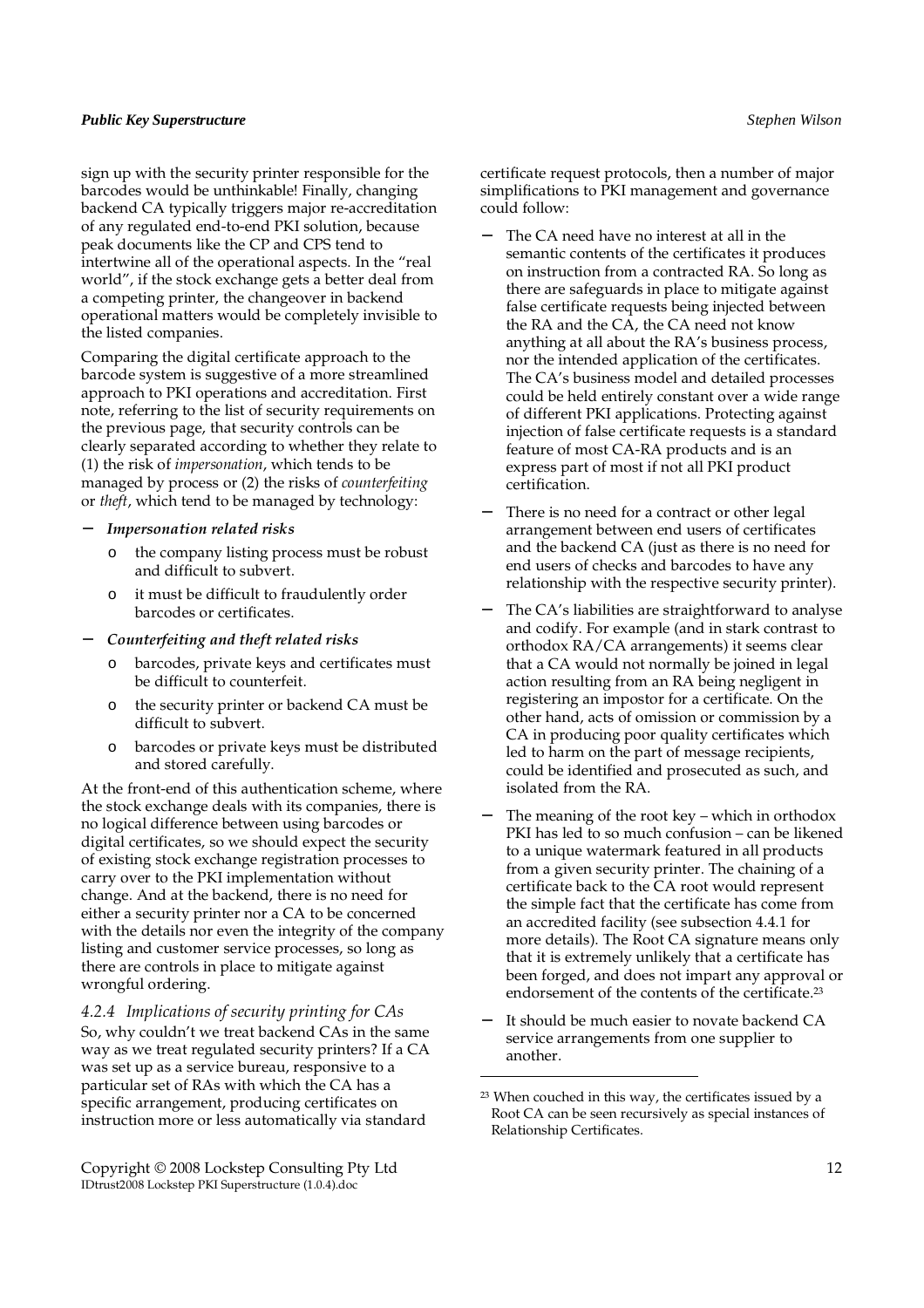Note that the security printing model would essentially preserve the physical, procedural, personnel and technological security controls of most current CA accreditation schemes, in order to protect against counterfeiting and subversion of the backend process. In particular, the benchmark of Common Criteria EAL4 rated CA and RA products would probably be retained, to help prevent fraudulent ordering of certificates.

# **4.3 Revisiting certificate interoperability**

As discussed above, the historical focus on cross certification appears to have been a well-intended but misguided attempt to determine the equivalence of certificates issued in different domains. If we take time to revisit the business need for accreditation of PKIs, we can formulate a more powerful and yet lower cost approach to interoperability.

*4.3.1 How should certificates "interoperate"?*  Is there a topic in PKI more important and yet more confused than interoperability? A senior finance sector executive captured the uncertainty perfectly:

*"[PKI] interoperability is something of a will-o'-thewisp. You think you understand what people mean by it, and then quickly realise that you don't. In my experience, it's possible when discussing interoperability to be at cross-purposes for all of the time. Interoperability between members of the same PKI is axiomatic. Certificates issued by one bank should be recognizable by another. Interoperability becomes an issue when it is between different PKIs … But this still leaves the basic question of interoperable in respect of what?"* [21]*.* 

The best place to start thinking about interoperability is to unpack with a functional focus how digital certificates can help with authentication. A fine definition of authentication comes from the APEC eSecurity Task Group: *"The means by which the recipient of a transaction or message can make an assessment as to whether to accept or reject that transaction"* [2]. In the case of digital certificates, from the perspective of the receiver or Relying Party, the central question is really very simple: What information is available, in the certificate chain and elsewhere, to help the receiver decide whether to accept or reject the certificate and hence a digitally signed message?

There are three main things the receiver needs to know about a certificate in order to tell if it is fit for purpose:

1. *What representations does the certificate make about its Subject?* Or equivalently, was the certificate intended to be used in the transaction

Copyright © 2008 Lockstep Consulting Pty Ltd 13 IDtrust2008 Lockstep PKI Superstructure (1.0.4).doc

concerned? With Relationship Certificates standing for specific credentials or memberships conferring particular authorizations, each will bear a unique Policy OID indicating its intended applicability and context.

- 2. *Is the certificate valid (i.e. not revoked)?* Note that while revocation status is usually thought of as a question posed in real time, sometimes it will be back-dated; that is, we may need to know if the certificate Subject was valid at the time they launched the transaction (see econveyancing discussion in subsection 3.1.1).
- 3. *Was the certificate issuer acting in compliance with applicable standards and regulations?* Relevant standards will vary from one domain (or PKI scheme) to another; examples include the Australian government's *Gatekeeper* program, the finance sector's *Identrus* and the more general purpose *WebTrust for CAs*.

All of the information that an application needs in order to accept or reject a certificate could be found in the certificate chain, under the right circumstances. Compared with orthodox PKI which referred vaguely to "chains of trust", we need to be more precise about what certificates issued to CAs represent. If they represent each CA's compliance with standards (like *Webtrust for CAs* or *Identrust*) then when an end user certificate chains back to the root we can be sure that all intermediate CAs are doing what they're supposed to do. And if the end user certificate's Policy OID matches our expected value, then the certificate can be relied upon. For more details, see subsection 4.4.1.

*4.3.2 Cross recognition versus cross certification*  When transactions cross between jurisdictions or communities of interest, users must be able to determine whether or not to accept a transaction signed using an certificate issued elsewhere. This then is the fundamental issue in electronic authentication, rather than the quite arbitrary question of whether counter parties' certificates happen to be equivalent, as discussed in subsection 1.1.3.

In contrast to cross certification, *cross recognition* is defined as *"an interoperability arrangement in which a relying party in one PKI domain can use authority information in another PKI domain to authenticate a subject in the other PKI domain"* [1].

Users in a community of interest require information and guidance from their community leaders about the fitness for purpose of whichever external certificates can be expected to be received with incoming transactions. With a range of CAs issuing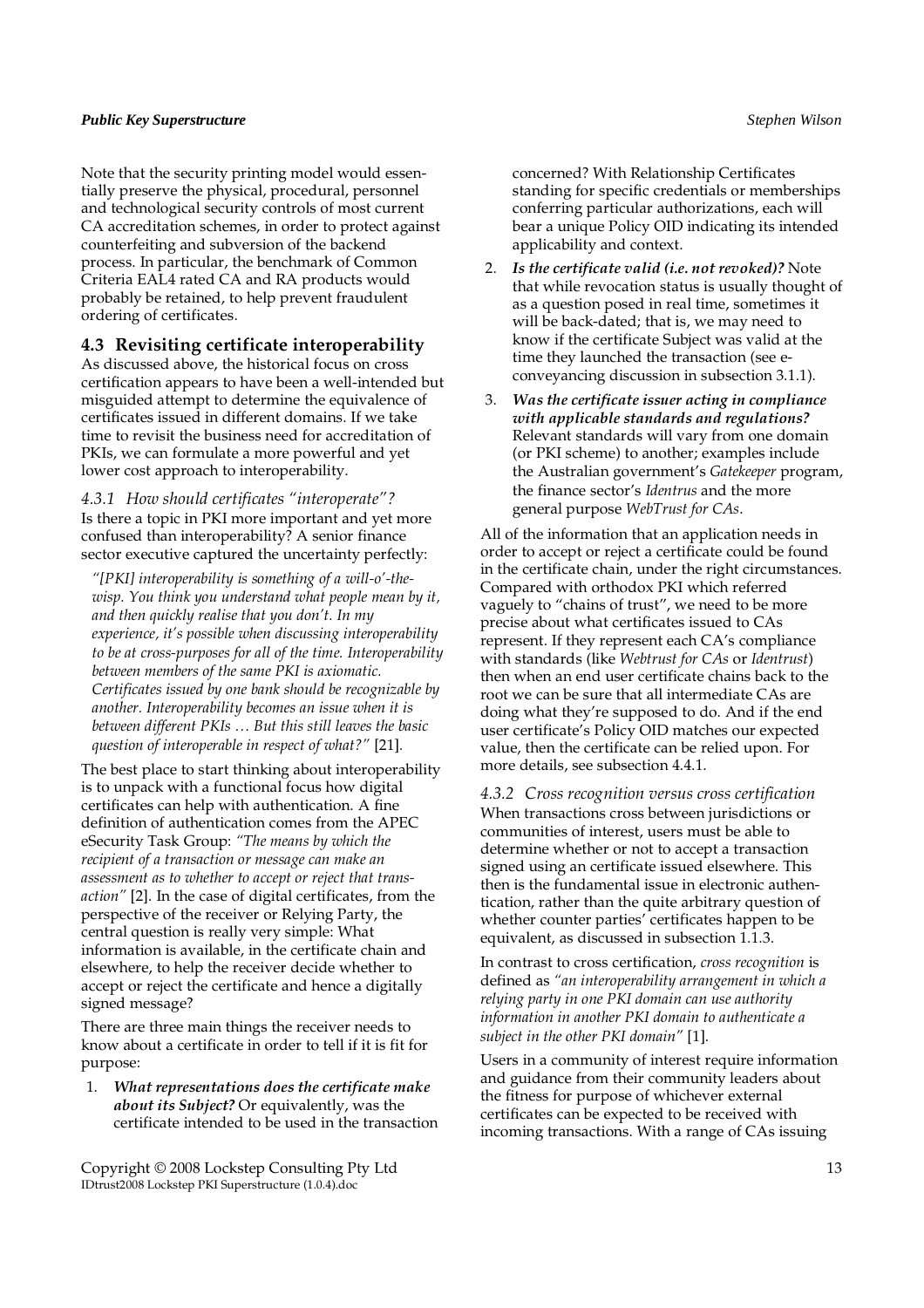certificates for different uses, it is essential that a Relying Party can tell if an incoming certificate is acceptable for the transaction concerned; ideally their software application should be able to decide online and automatically whether to accept or reject a given certificate.

If a CA has been accredited under an external PKI scheme, then the issue boils down to whether or not that accreditation is acceptable to the local community of interest for the intended use of the certificates [26]. This is perhaps the simplest statement of the problem of cross recognition of PKIs.

# **4.4 How to convey "fitness for purpose"**

Where a CA is audited or accredited under a particular scheme, its standing under that scheme should be made available to Relying Parties online. *Webtrust for CAs* does this to some extent by way of a web seal on the CA's site, but this requires out-ofband examination by the Relying Party, at least on occasion. That is, the fact of accreditation is not machine readable. It would be far better for a Relying Party application to be able to recognise programmatically the fact of accreditation.

*4.4.1 Rendering CA audits machine readable*  A more powerful and interoperable way to represent accreditation is to use a conventional X.509 certificate issued by (or on behalf of) the auditor. In 1999, I proposed an "accreditation based" way to construct PKI, in which "the X.509 certificate issued by an intermediate CA to a user CA is interpreted explicitly as a compliance certificate, directly analogous to the paper certificate issued by a [quality standard] certifier to a compliant organisation" [25]. The basic thrust of this proposition was adopted by the Australian Government PKI program in its *Gatekeeper Accreditation Certificate* CA initiative, which, while not yet operational, is envisaged will:

*"… issue a digital certificate – the Gatekeeper Accreditation Certificate (GAC) – to each Gatekeeper Accredited CA. Issuance of the GAC would confirm that the CA has satisfied the Australian Government's requirements for Gatekeeper Accreditation. In issuing a GAC, Finance will not be acting as a Root Certification Authority as it does not impose a policy regime on digital certificates issued by subordinate CAs"*  (emphasis in original) [4].

(Note the evident reluctance to act as a Root CA, an inhibition that will be considered in more detail in subsection 4.4.2.)

A key advantage of the accreditation based PKI model is that the audit certificate can be parsed and

Copyright © 2008 Lockstep Consulting Pty Ltd 14 IDtrust2008 Lockstep PKI Superstructure (1.0.4).doc

interpreted by entirely conventional X.509 software. The existence of a valid and current certificate chain extending from an end user back to a recognised auditor can be interpreted to mean that the user certificate is fit for purpose as circumscribed by the scope of the audit, and that the certificate was issued by a CA that was, at the time of the last inspection, found to be in compliance with its own policies and procedures as well as any other prescribed standards.

For an illustration, see Figure 4 which depicts a digital signature of a qualified doctor chaining through a Relationship Certificate to an issuing CA, the certificate of which is signed by a Root CA representing a health sector scheme.



# **Figure 4: Imputing fitness for purpose from a certificate chain**

If we adopt a somewhat fresh interpretation of what it means for various CAs to sign certificates, then the chain in Figure 4 allows fitness for purpose to be imputed as follows.

In this example, the user certificate issued by (or on behalf of) a reputable health organisation represents nothing more and nothing less than the fact that the Subject has a meaningful medical qualification. The Policy OID in that certificate directly represents a transaction domain on which the digital qualification is deemed to be valid. For example, if the health organisation were a medical practitioner registration board, then it could be that its certificates confer the authority to sign e-prescriptions and other transactions under certain legislation (and the Certificate Policy would call out that legislation explicitly and incorporate, probably by reference, all associated rights, responsibilities, terms and conditions). On the other hand, if the health organisation were a hospital, then its certificates might have a more restricted scope of meaning, such as the authority to admit patients for procedures according to a contract between the hospital and a doctor. Similarly, a certificate issued by a Health Maintenance Organisation (HMO) or private health insurer could confer authority to order particular tests electronically. In these cases the Certificate Policy would call out the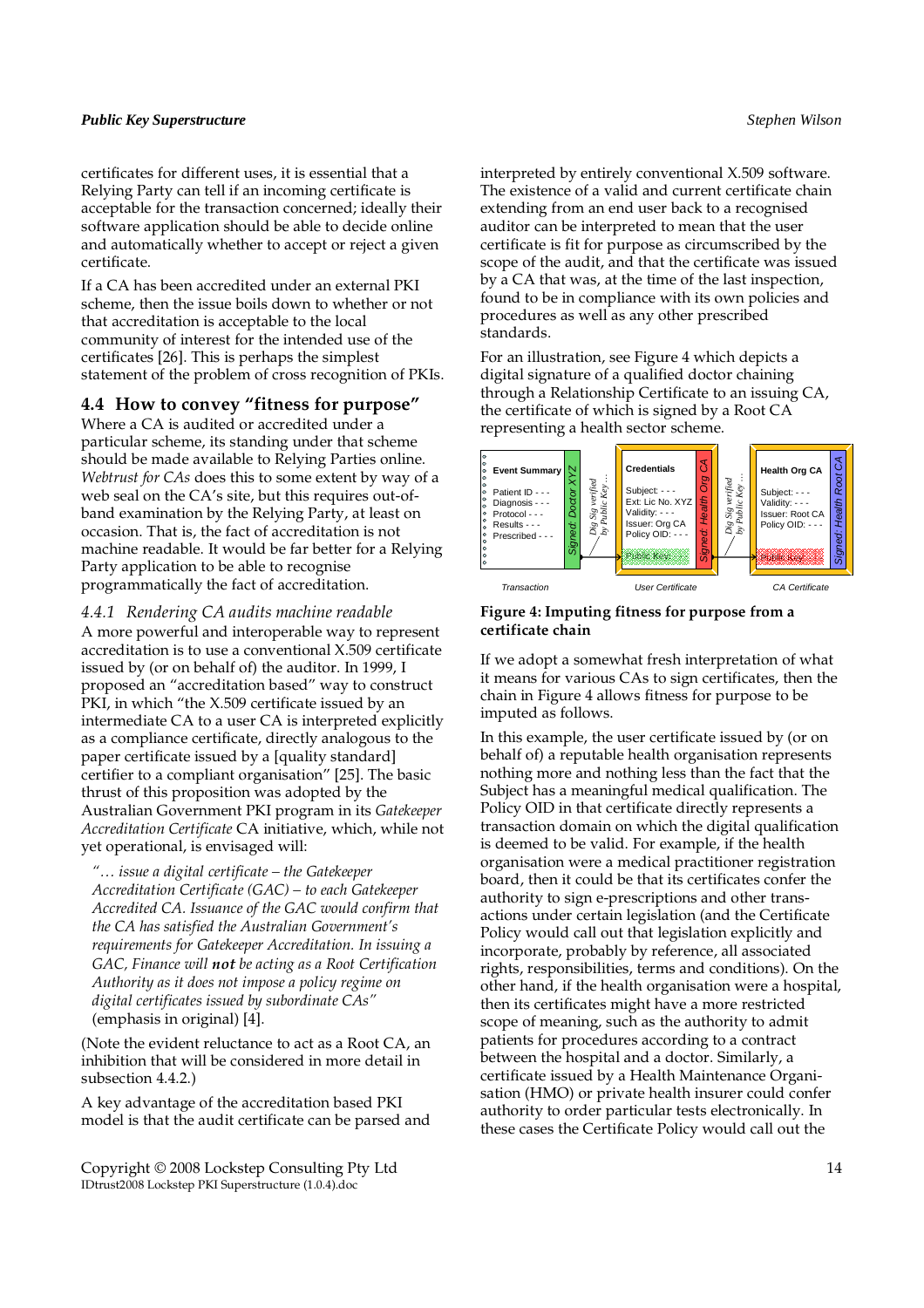applicable contract from which the certificate Subject's authority obtains.

So, if the digital signature on a health transaction chains correctly to a user certificate issued by the authoritative Health Organization CA, then the receiver can be assured of the veracity of the provider's credentials. It is straightforward for receiving software that deals with a whole class of healthcare transactions to be configured with the Policy OIDs of all issuers of certificates deemed to be authoritative for those transactions (obviating the need for complex certificate path discovery, as discussed in subsection 1.2.3).

Turning to the Health Organisation CA itself, it has been issued a certificate by a Health Sector Root CA. We interpret the signature of the Root CA as conferring membership of a health sector scheme. For a CA to hold a valid certificate signed by the Root means that the CA has been deemed to have met the scheme rules, and has passed whatever audits are specified by those rules. If the conditions of membership of the scheme are ever breached then the CA's certificate can, as an ultimate sanction, be revoked.

*4.4.2 Root CA as "conformity assessment" anchor*  Now we can consider re-inventing the role of Root CA. Orthodox formulations of the role and responsibility of Root CAs have historically been confusing (if not confused). It has been difficult to avoid unspecified legal liabilities growing as we move up the "chain of trust" from CA to Root.

But what exactly is it that a Root CA does? Or what should it do? As we saw in the previous subsection, there is a presumption that Root CAs "impose a policy regime on digital certificates issued by subordinate CAs" [4]. At least one PKI scheme – Australia's *Gatekeeper* – is reluctant to have Certificate Policy imposed by the Root CA. Instead, it prefers to allow member CAs to remain entirely autonomous in the way they construct their OID trees.

Operationally of course, a PKI needs a top-most CA that spawns other operational CAs, and provides a "trust anchor" to which certificates can chain. Relying Party software needs a dependable copy of the Root CA Public Key, and when a chain of certificates is established that terminates at a self signed Root CA certificate, it is said that they can be "trusted". In terms of certificate parsing and processing, this much is conventional wisdom and yet the *point* of chaining CAs together has not been obvious, and confusion has reigned over the types of bodies thought most apt to have custody of Root CAs.

The plain English synonym for Root CA certificate, "trust anchor", happens to be suggestive of a precise and powerful new type of role for Root CAs, which derives from existing audit and control structures. Obviously, most PKIs already embody various forms of audit, against standards that vary in rigor from one industry to another. But regardless of the details of a particular audit methodology, it is possible to gauge whether or not the audit has been conducted in a manner that is suitable for its environment. In the field of technical inspection or "conformity assessment", the pivotal question of 'who audits the auditors?' has long been addressed by a nested system of international inspection and accreditation standards. Across a very wide range of technical domains – from traditional materials testing to independent software validation – the standard ISO 17025:1999 *General Requirements for the Competence of Calibration and Testing Laboratories* [16] has been applied in the accreditation of inspection bodies.<sup>24</sup> The outcome of such accreditation is an assertion that a given inspection body is independent and competent to carry out audits in its field of expertise, no matter what that field may be, and regardless of the peculiarities of the standards that apply to that field. This outcome of auditor accreditation coupled with the fact that national ISO 17025 accreditation bodies have established multilateral *Mutual Recognition Arrangements* (MRAs) enables a new way of achieving "interoperability" between PKIs, as we shall soon see.

Multilateral MRAs are nowadays administered by overarching "co-operations" to which numerous national accreditation bodies are signatories. Examples include the Asia Pacific Laboratory Accreditation Cooperation (APLAC) and the International Laboratory Accreditation Cooperation

 $\overline{a}$ 

Copyright © 2008 Lockstep Consulting Pty Ltd 15 IDtrust2008 Lockstep PKI Superstructure (1.0.4).doc

<sup>24</sup> In the first expression of the accreditation-based PKI model [25], I suggested that quality management systems were a suitable model for what CA auditors do, and that the peak standard ISO/IEC Guide 62 *General requirements for bodies operating assessment and certification/registration of quality systems* could be applied. More recent research indicates that ISO 17025 (form-erly known as ISO/IEC Guide 65) is a better fit for PKI auditors because it tests the competence of auditors and is generally more apt for technically demanding fields. It should be noted that a number of superficially similar accreditation standards exist including ISO/IEC 17020:1998 *General criteria for the operation of various types of bodies performing inspection*. To build a working PKI using these standards, a technical choice of high order standard would be made by expert standards bodies.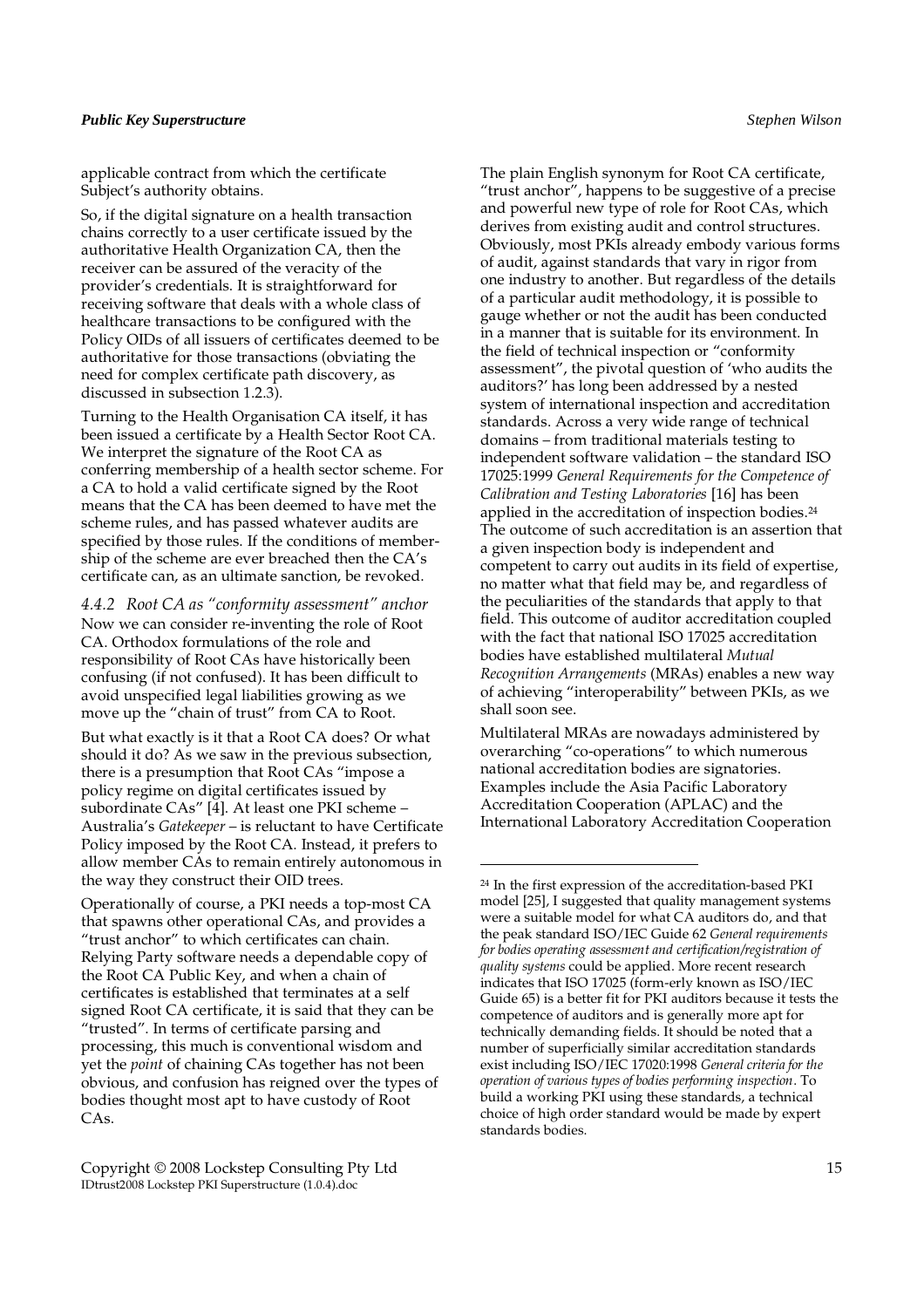(ILAC).25 Just as there are standards like ISO 17025 for 'auditing the auditors', recently another level has been added to govern accreditation bodies. For example, ISO 17011:2004 *General requirements for accreditation bodies accrediting conformity assessment bodies* is used by APLAC as the basis for its MRA. Accreditation bodies can join the MRA under a number of headings according to the broad focus of their activities, such as *inspection*, *calibration*, *testing*, or *reference materials production*.

Note that the accreditation of inspection bodies can be fine tuned to meet particular needs. When a certain field demands special skills and qualifications, ISO 17025 needs to be interpreted in respect of the type of inspection at hand and any special techniques involved. When a specialist field has its own conformity requirements, as might be set by local standards, accreditation bodies can produce *supplementary requirements* for accreditation of particular types of inspection bodies, to augment the general requirements of ISO 17025. Thus for example, Australia's National Association of Testing Authorities publishes detailed Accreditation Requirements, all based on ISO 17025, but fine tuned to a wide range of domains, including information technology.<sup>26</sup>

In relation to PKI governance, it is especially noteworthy that the information security community has already successfully applied ISO 17025 accreditation to overseeing the ISO 15408 Common Criteria evaluation scheme. The Common Criteria arrangement [11] requires security evaluators to be accredited in accordance with ISO 17025.

*4.4.3 Scaleable global PKI from an ISO 17025 MRA*  One reason that the Common Criteria scheme as been uniformly adopted with relative ease across 25 countries<sup>27</sup> is the existence of MRAs. The practical result of an MRA is that assessments done by accredited inspection bodies in one country can be

j

readily accepted by interested parties in other jurisdictions. International trade in particular benefits from MRAs because goods that are subject to safety and type testing, such as electrical equipment, can be evaluated once in the country where they're made prior to export, and subsequently accepted by a large number of importers around the world without the need for repeat testing. APLAC describes this as the "free-trade goal of 'tested/inspected once, accepted everywhere'".<sup>28</sup>

The ability to accept and rely upon a specialised technical audit done in another country is surely the key to international PKI, if it is accepted that different digital certificates can mean different things, as argued throughout the earlier parts of this paper. ISO 17025 MRAs represent a hugely important asset in this regard because they can accommodate a flexible range of audit matters. Member accreditation bodies can be empowered under an MRA to implement new supplementary accreditation guidelines within a broadly defined scope such as "inspection",<sup>29</sup> and have the outcomes of their accreditations recognised in other countries, without them having to review in detail the substance of those guidelines. In turn, the outputs of organisations that have passed inspection under those new guidelines can be accepted across borders in other participating jurisdictions. Therefore, cross-border PKI could be constructed as follows

The new PKI model treats digital certificates as the products of a special class of manufacturers, namely, RAs and CAs working in concert. The model also rests on the fact that from one jurisdiction (or industry) to another, reasonable decisions have already been made and broadly accepted regarding the appropriate standards that should govern RAs and CAs (including for example X.509, the PKIX series, RFC 3647, or the detailed *Identrus* technical requirements). Some jurisdictions and industries have gone one step further to select or design for themselves an appropriate PKI conformity assessment program. Examples include *Webtrust for CAs* (which was adopted by Microsoft as a precondition for being included in Internet Explorer's list of *Trusted Certification Root Certification Authorities*), *Gatekeeper*, *Identrus* accreditation (which

 $\overline{a}$ 

<sup>25</sup> ILAC members include American Assoc. for Laboratory Accreditation (A2LA; http://www.a2la.org), ACLASS Accreditation Services (http://www.aclasscorp.com), International Accreditation Service (IAS; http://www.iasonline.org), the United Kingdom Accreditation Service (UKAS; http://www.ukas.com) and Australia's National Association of Testing Authorities (NATA; http://www.nata.asn.au).

<sup>26</sup> See http://tinyurl.com/2yevj8.

<sup>27</sup> See List of Common Criteria Recognition Arrangement members at http://www.commoncriteriaportal.org/ public/consumer/index.php?menu=4 (accessed 8 Jan 2008).

Copyright © 2008 Lockstep Consulting Pty Ltd 16 IDtrust2008 Lockstep PKI Superstructure (1.0.4).doc

<sup>28</sup> See http://www.aplac.org/aplac\_mra.html.

<sup>29</sup> See the various scopes of recognition for each of the APLAC MRA signatories at http://www.aplac.org/aplac\_mra.html (accessed 8 Jan 2008).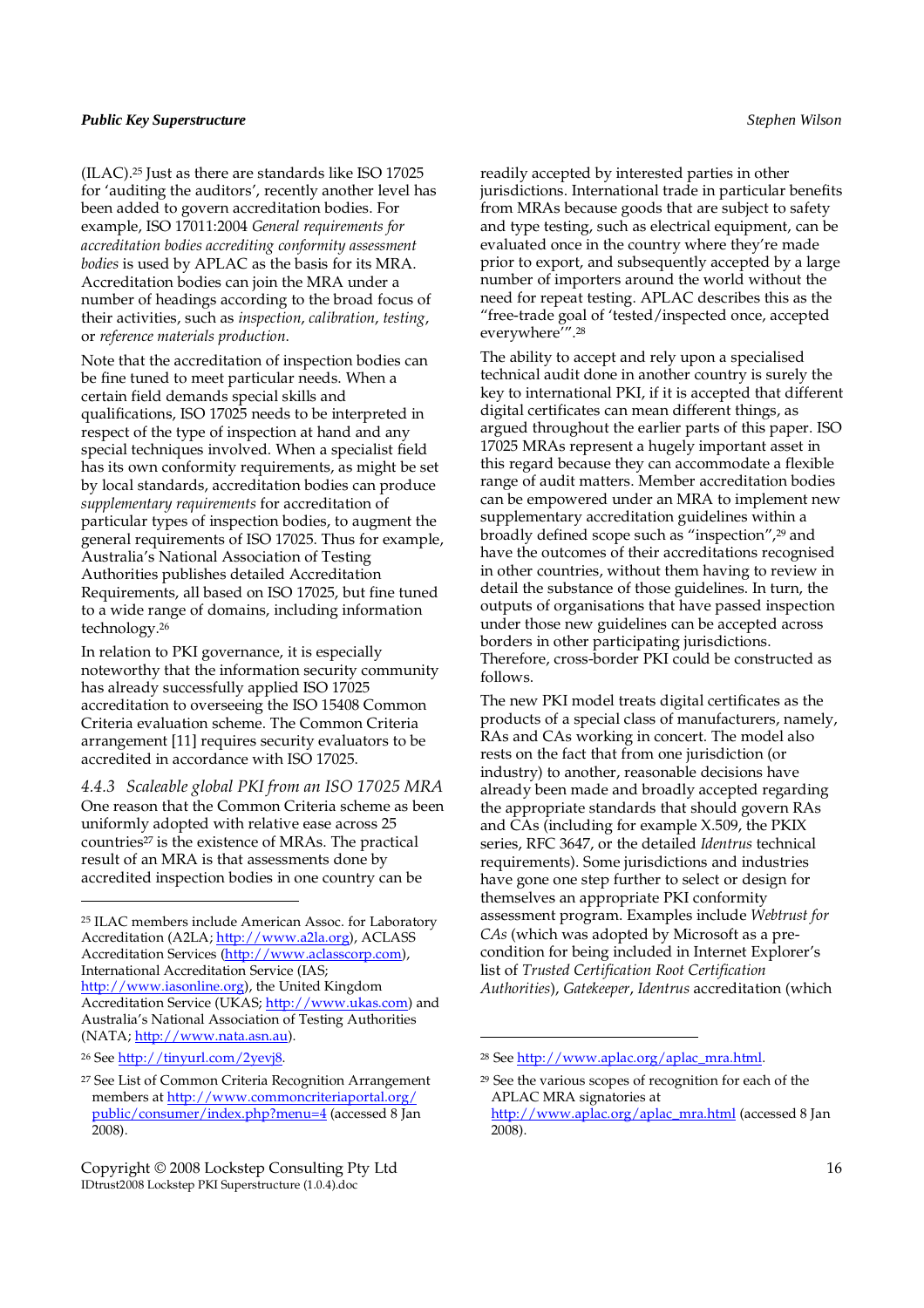has come to be recognised by *Gatekeeper30*), or various countries' local regulations implemented under the European *community framework for electronic signatures*<sup>31</sup> .

Referring to the three preconditions for being able to accept a certificate cross-border, as defined in subsection 4.3.1, the proposed PKI model will deliver two32 of them:

- 1. the conformity of the certificate issuer with agreed standards would be assessed by an approved PKI auditor, and the results of that assessment conveyed to the receiver, and
- 2. the intended purpose of the certificate would be precisely specified by its Policy OID (the uniqueness of which on the relevant domain would be enforced by the audit).

As described in subsection 4.4, to convey the results of the conformity assessment in this proposed PKI, special digital certificates will be issued by (or on behalf of) PKI auditors to each approved CA. The meaning of each these certificates is simply (but *precisely*) that the Subject has passed an audit according to detailed procedures and standards that would be uniquely indicated by a Policy OID. Different audit regimes and different auditors would map onto different OIDs.

Now, it is just as important that the status of the PKI auditors also be conveyed to receivers, and for that purpose, a special digital certificate will similarly be issued by (or on behalf of) an accreditation body to each accredited PKI auditor. In accordance with the regular provisions of ISO 17025, accreditation bodies would be chiefly concerned with the independence and the competence of PKI auditors. It may be the case that additional considerations, specific to PKI, are needed to be applied to make this determination, but as discussed, ISO 17025 accommodates this nicely. We should expect supplementary guidelines to be developed during the course of establishing the PKI model.

The chain of digital certificates corresponding to the different levels of conformity assessment could terminate at the accreditation body, with a self signed certificate. And yet the existence of international

 $\overline{a}$ 

Copyright © 2008 Lockstep Consulting Pty Ltd 17 IDtrust2008 Lockstep PKI Superstructure (1.0.4).doc

accreditation co-operations and MRAs presents the tantalizing prospect of cross border PKI resulting almost as a by-product of existing arrangements, with a conceptually simple switch from paper-based audit and accreditation certificates to digital certificates representing the same thing.

To operationalise the PKI, national accreditation bodies would act as jurisdictional Root CAs. It would not be necessary for these bodies to actually build and operate the CAs themselves; rather, they could outsource certificate production and concern themselves only with an RA. When looking at the potential legal liability of an accreditation body taking on the role of digital certificate issuer, we should be reminded that their proposed role in PKI is the identical to their role in traditional conformity assessment schemes; that is, they 'audit the auditors'. As such, their potential liability is well understood in industry, and tends to be well contained. If the digital certificates issued by accreditation bodies in this proposal are understood to mean nothing more and nothing less than the fact that the certificate Subject is an accredited PKI auditor, then the fact that the accreditation body is acting as a "Root CA" shouldn't introduce any new liabilities.

Figure 5 illustrates the proposed ISO 17025 MRA based PKI. The grey boxes represent the chief participants in the PKI, from CA through to international cooperation association (note that every one of these players already exists). The nested boxes show the scope or community of each participant: the smallest boxes are for the members served by each CA, intermediate for the CAs inspected by each auditor, and largest for the auditors inspected by each accreditation body (note how the communities are nested at the levels of country, auditor and CA). The block arrows indicate the framework that governs the work of each participant. At the top level, a working assumption is that of the existing types of MRA, an appropriate heading for PKI would be "inspection" (as opposed to *calibration* or *testing*).

<sup>30</sup> See http://www.dbcde.gov.au/Article/0,,0\_4-2\_4008- 4\_116523,00.html (accessed 8 Jan 2008).

<sup>31</sup> See http://europa.eu/scadplus/leg/en/lvb/l24118.htm (accessed 8 Jan 2008).

<sup>32</sup> The third precondition had to do with the certificate not being revoked; the ability to perform a CRL or OCSP check is taken for granted here.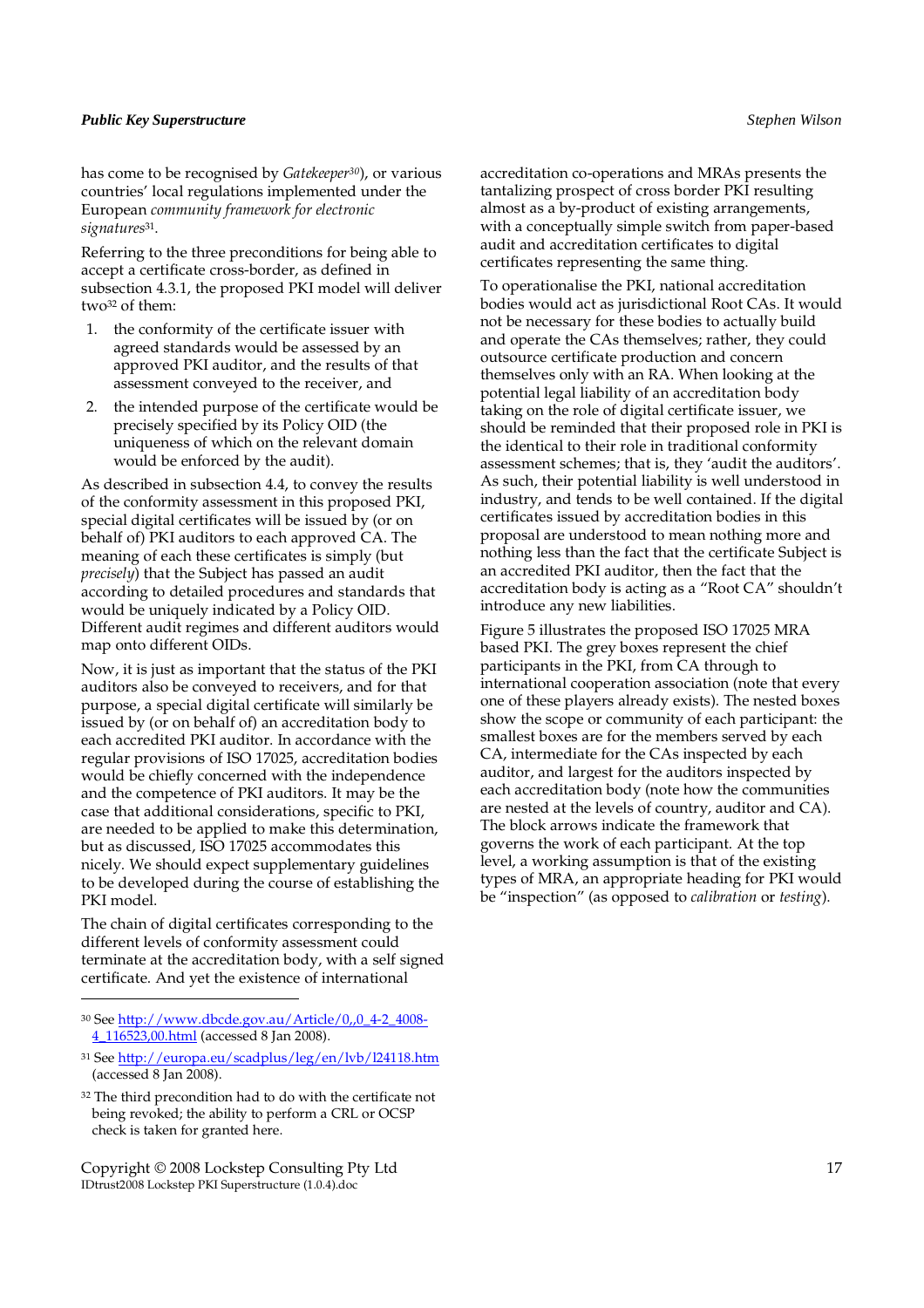

**Figure 5: A PKI based on ISO 17025 Mutual Recognition** 

Note that the proposed PKI can be grown from the bottom up. It is not necessary for an international cooperation to come on board right away; in the interim it would be practical to have local self-signed trust anchors for each of the jurisdictional accreditation bodies. Whenever a new body joins an MRA and has its processes approved, it follows that all CAs within its jurisdiction automatically enter the fold of the international scheme. Thanks to their maturity and long established authority, having accreditation bodies in the PKI solves the hoary problem of infinite regress; that is, how far back do you go before you find a CA you can "trust"? The answer is you stop at a national body, or ultimately at an international cooperation like APLAC or ILAC. Most important of all, because there are existing protocols and agreements by which national accreditation bodies recognise and work with one another, this approach to PKI provides a natural and robust means for cross-border recognition of digital certificates.

In closing this account of an international PKI, let us remember what it is that a certificate chain can represent. If the receiver of a digital certificate knows what end user Policy OID is appropriate to the transaction at hand, and if the receiver's software has a trusted copy of the root key, then any certificate featuring that OID which chains to that root key can be taken to be fit for purpose, no matter which CA issued it. Certificate chains in this international PKI scheme would each embody an unambiguous cascade of dependable assertions:

The end user was vouched for with reference to a certain CP by an RA authoritative in a given

Copyright © 2008 Lockstep Consulting Pty Ltd 18 IDtrust2008 Lockstep PKI Superstructure (1.0.4).doc

community, and was issued a certificate with a corresponding unique Policy OID, produced by a named CA.

- The CA was approved with reference to agreed standards, CPS etc. by a named PKI auditor, which issued (or had issued on its behalf) a digital certificate to the CA.
- The auditor was approved with reference to ISO 17025 by a named accreditation body, which issued (or had issued on its behalf) a digital certificate to the auditor.
- The accreditation body was approved with reference to a Mutual Recognition Agreement by a named international cooperation, which issued (or had issued on its behalf) a digital certificate to the accreditation body.

The certificate chain conveys the membership of all participants in the scheme as anchored by the root key controlled by the top level cooperation. And yet certificates that chain through different auditors and accreditation bodies are entirely autonomous. Neither the root nor the intermediate accreditation bodies would impose any arbitrary policies on the conduct of end user CAs and communities of interest. The uniqueness of the end user certificate Policy OIDs plus the separation of powers of auditors and accreditation bodies means that the one PKI could embrace any number of diverse communities, and could accommodate existing closed PKI programs like *Identrus* or *WebTrust for CAs* so long as their methods are transparent and compatible with ISO 17025.

# **5. CONCLUSIONS**

There is no intrinsic reason that PKI should be as complex as it has been. Plenty of complicated physical principles have been successfully engineered and deployed as commercial technologies, such as magnetic stripe cards. PKI historically has been unwittingly burdened by well intended metaphors, such as that of the passport, that associated it with a vague ideal – universal identification of strangers online – which turned out to be hugely complicated and not even necessary. Meanwhile, smaller scale, closed PKIs have prospered in support of special purpose applications. This fact can now be appreciated as the natural state of affairs, resonant with the modern view of identity plurality.

We should build on the deeper lessons of successful closed PKIs, to regard certificates as evincing not absolute identity but rather any number of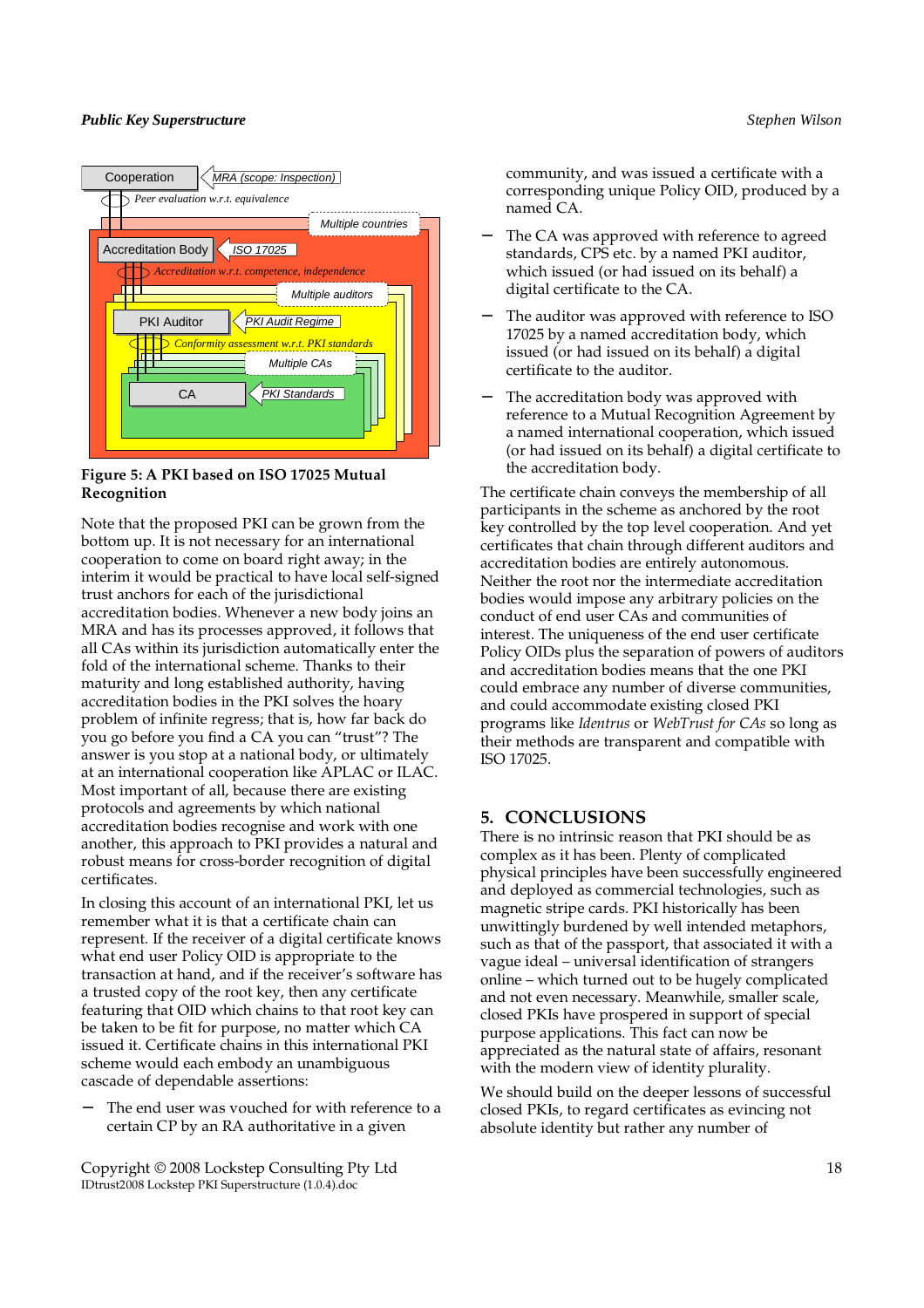relationships, with special meaning in the contexts in which the certificates were issued and intended to be used. This simple change of aspect could herald a true paradigm shift, rendering digital certificates and their production much more mundane. Radical improvements would result on several fronts. Firstly, the practical application of PKI would be greatly simplified by breaking the nexus between authentication and authorization, for it allows X.509 formatted Relationship Certificates to stand alone in most transactions. Secondly, by localizing RA functions and more effectively decoupling certificate production, we could operate back-end CAs along the same lines as security printers, with vastly simpler legal arrangements than seen in orthodox PKI. And finally, existing nested frameworks for conformity assessment and accreditation provide the ready means for cross-border recognition of certificates, knitting together today's heterogeneous PKI applications, policies and audits into the one international Public Key Superstructure.

### **6. ACKNOWLEDGMENTS**

The concept of "Relationship Certificates" was originally researched and developed by Lockstep Consulting under contract to the former Australian Department of Finance and Administration, represented by the Australian Government Information Management Office (AGIMO). The author gratefully acknowledges the permission of AGIMO to reproduce aspects of that work.

### **7. REFERENCES**

- [1] APEC Telecommunications Working Group E-Authentication Task Group, Achieving PKI Interoperability (1999).
- [2] APEC Telecommunications Working Group, Electronic Authentication: Issues Relating to its Selection and Use ISBN 981-04-7690-6 (2002).
- [3] Australian Department of Health and Ageing, Electronic Signatures for Prescribing and Dispensing, eHealth Branch (2006) http://www.msia.com.au/esig\_prescript\_docum ent.pdf (accessed 31 Jan 2008).
- [4] Australian Government Information Management Office (AGIMO), Gatekeeper PKI Framework Cross Recognition Policy, Department of Finance and Deregulation (2008) http://www.gatekeeper.gov.au/\_\_data/assets/f

Copyright © 2008 Lockstep Consulting Pty Ltd 19 IDtrust2008 Lockstep PKI Superstructure (1.0.4).doc

ile/0004/52276/Cross\_Recognition\_Policy.rtf (accessed 8 Jan 2008).

- [5] Australian Government Information Management Office (AGIMO), Relationship Certificate Guidebook, Department of Finance and Administration (2006) http://www.agimo.gov.au/\_\_data/assets/pdf\_f ile/0016/52252/Relationship\_Guidebook.pdf (accessed 19 Nov 2007).
- [6] Barnes, R. & Kent, S. An Infrastructure to Support Secure Internet Routing, IETF Secure Inter-Domain Routing Working Group (2007) http://tools.ietf.org/id/draft-ietf-sidr-arch-00.txt (accessed 31 Jan 2008).
- [7] Barnett, S. A pilot project: Sending encrypted specialist letters to GPs, *Health Openware Foundation Argus Forum*, (Canberra, Australia, 2004).
- [8] Brewer, J. & Wilson, S., Smartcards and PKI at Medicare Australia, Australian Electrical & Electronic Manufacturers Association ICT Forums (2006) http://www.aeema.asn.au/ArticleDocuments/4 1/Smartcards%20and%20PKI%20at%20Medicare %20Australia%20-%2014Feb06.pdf (accessed 31 Jan 2008).
- [9] Burr, W. Electronic Authentication in the U.S. Federal Government, *Asia PKI Forum*, Tokyo (2005) http://www.asia-pkiforum.org/ feb\_tokyo/NIST\_Burr.pdf (accessed 23 Nov 2007).
- [10] Cameron, C. The Laws of Identity, Microsoft Corporation (2005) http://www.identityblog.com/stories/2005/05/ 13/TheLawsOfIdentity.pdf (accessed 31 Jan 2008).
- [11] Common Criteria, Arrangement on the Recognition of Common Criteria Certificates in the field of Information Technology Security (2000) http://www.commoncriteriaportal.org/public/f iles/cc-recarrange.pdf
- [12] Ellison, C., Frantz, B., Lampson, B., Rivest, R., Thomas, B., & Ylnen, T. SPKI Certificate Theory RFC 2693, IETF SPKI Working Group (1999) ftp://ftp.isi.edu/in-notes/rfc2693.txt (accessed 31 Jan 2008).
- [13] Ellison, C. & Schneier, B. Ten Risks of PKI: What You're not Being Told about Public Key Infrastructure *Computer Security Journal 16, 1* (2000).